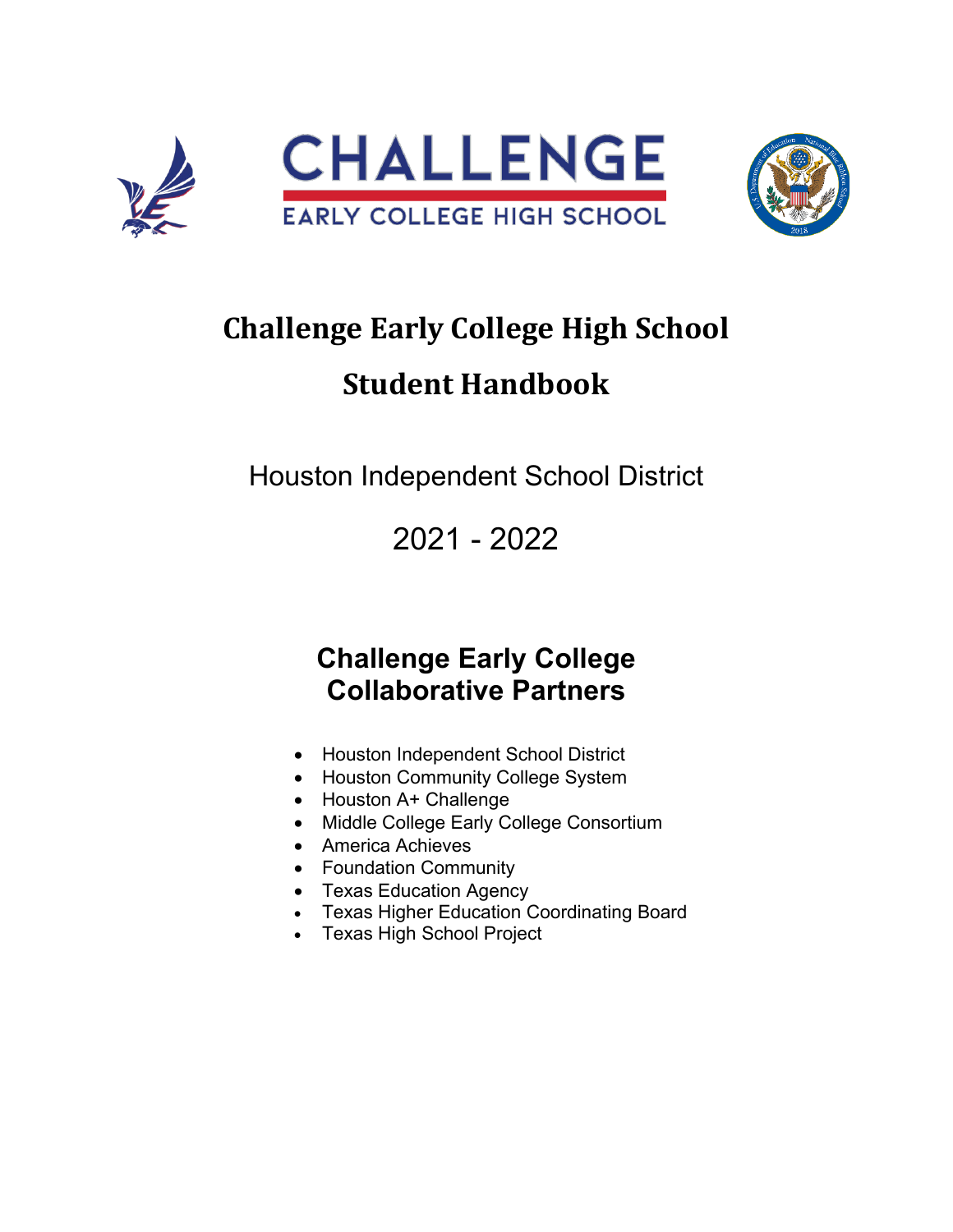## **TABLE OF CONTENTS**

|                                                           | 3              |
|-----------------------------------------------------------|----------------|
|                                                           | 4              |
| Challenge Early College High School Weekly Class Schedule | 5              |
|                                                           | 6              |
|                                                           | $\overline{7}$ |
|                                                           | 9              |
|                                                           | 11             |
|                                                           | 14             |
|                                                           | 15             |
|                                                           | 15             |
|                                                           | 15             |
|                                                           | 16             |
|                                                           | 18             |
|                                                           | 19             |
|                                                           | 22             |
|                                                           | 23             |
|                                                           | 24             |
|                                                           | 25             |
|                                                           | 27             |
|                                                           | 28             |
|                                                           | 28             |
|                                                           | 28             |
|                                                           | 29             |
|                                                           | 29             |
|                                                           | 30             |
|                                                           | 30             |
| Registrar and Student Information Specialist Requests     | 30             |
|                                                           | 30             |
|                                                           | 31             |
|                                                           | 31             |
|                                                           |                |
|                                                           | 31             |
|                                                           |                |
|                                                           |                |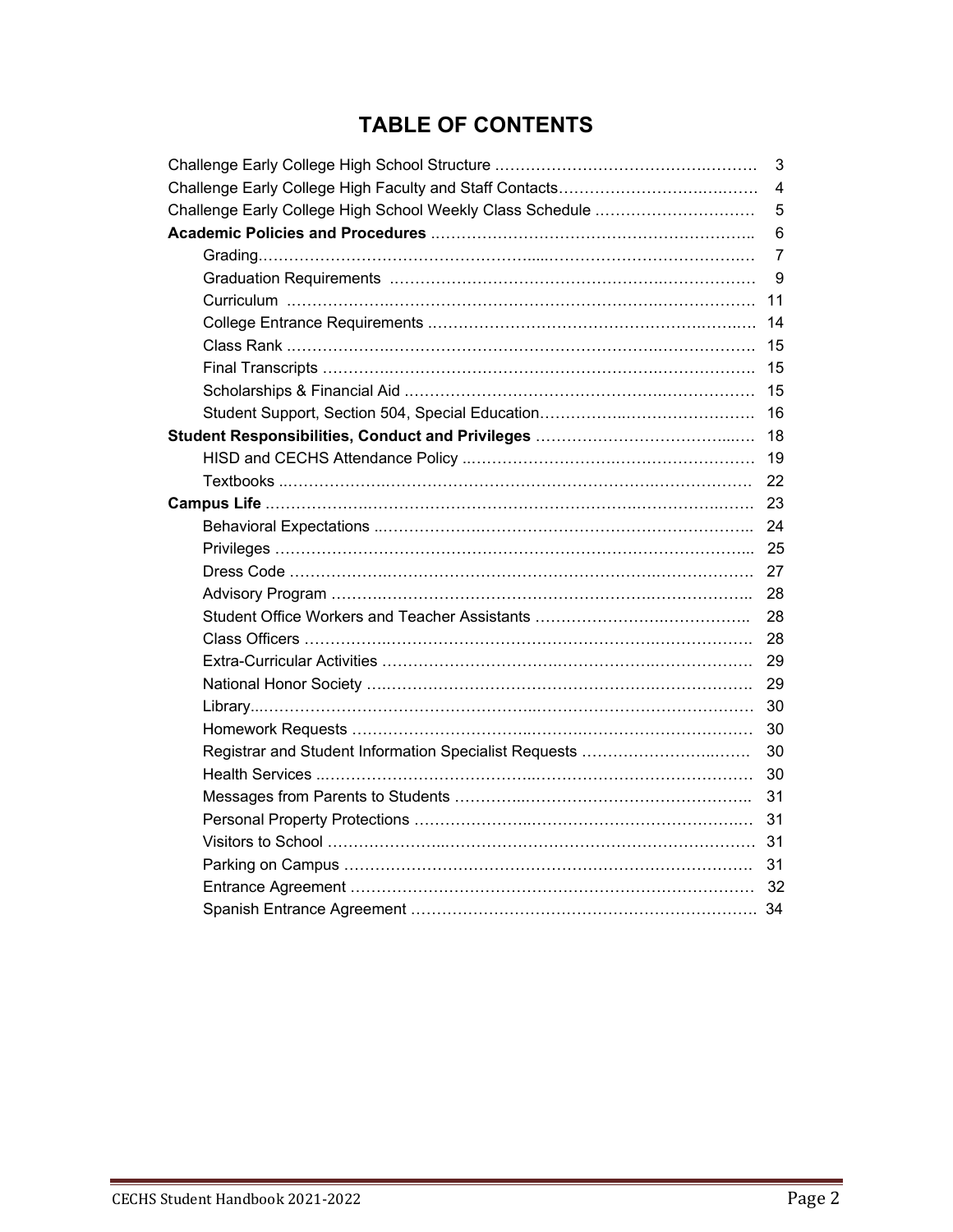## **Challenge Early College High School Structure**

### **Mission Statement**

To graduate confident, ethically responsible, lifelong learners who are prepared to succeed in higher education and be productive citizens in our world.

### **"Rigor, Relevance, and Relationships"**

CECHS students function in a college environment and will be guided by adult advocates to develop a sense of responsibility for their own learning through work and life tools acquired in Advisory, Student Leadership, and Guidance classes. The high school curriculum is designed with a level of rigor that better prepares students for a successful college career.

A high-quality education at Challenge Early College is founded on relationships. One of the major strengths of this school is its size. We personalize each student's education by supporting the development of meaningful, sustained relationships among teachers and students. In study after study of successful small high schools, students compare their school to a family rather than a factory and link their academic achievement to their caring relationships with teachers. Like many successful small schools, CECHS has smaller classes for students and reduced pupil loads for teachers, so that the young people and the adults in the school are well known to each other.

## **The Early College Model**

An early college provides high school-age students a "seamless" pathway from high school to college. Housed on the HCCS campus, with articulated sharing of space and staff, CECHS allows the high school student to gradually integrate into college course work through his or her traditional high school degree plan. This integration requires dual enrollment, with the student having to show mastery of the knowledge and skills necessary for success (Compass or another HCCS designated requisite test). Students who graduate from CECHS will potentially have not only a Texas Distinguished Level of Achievement Diploma, but also accumulated approximately 60 college credits, transferable to the post-secondary Texas institution of their choice. In both instances, CECHS will provide strong support to each student and the family in obtaining entrance to, and success in, higher education.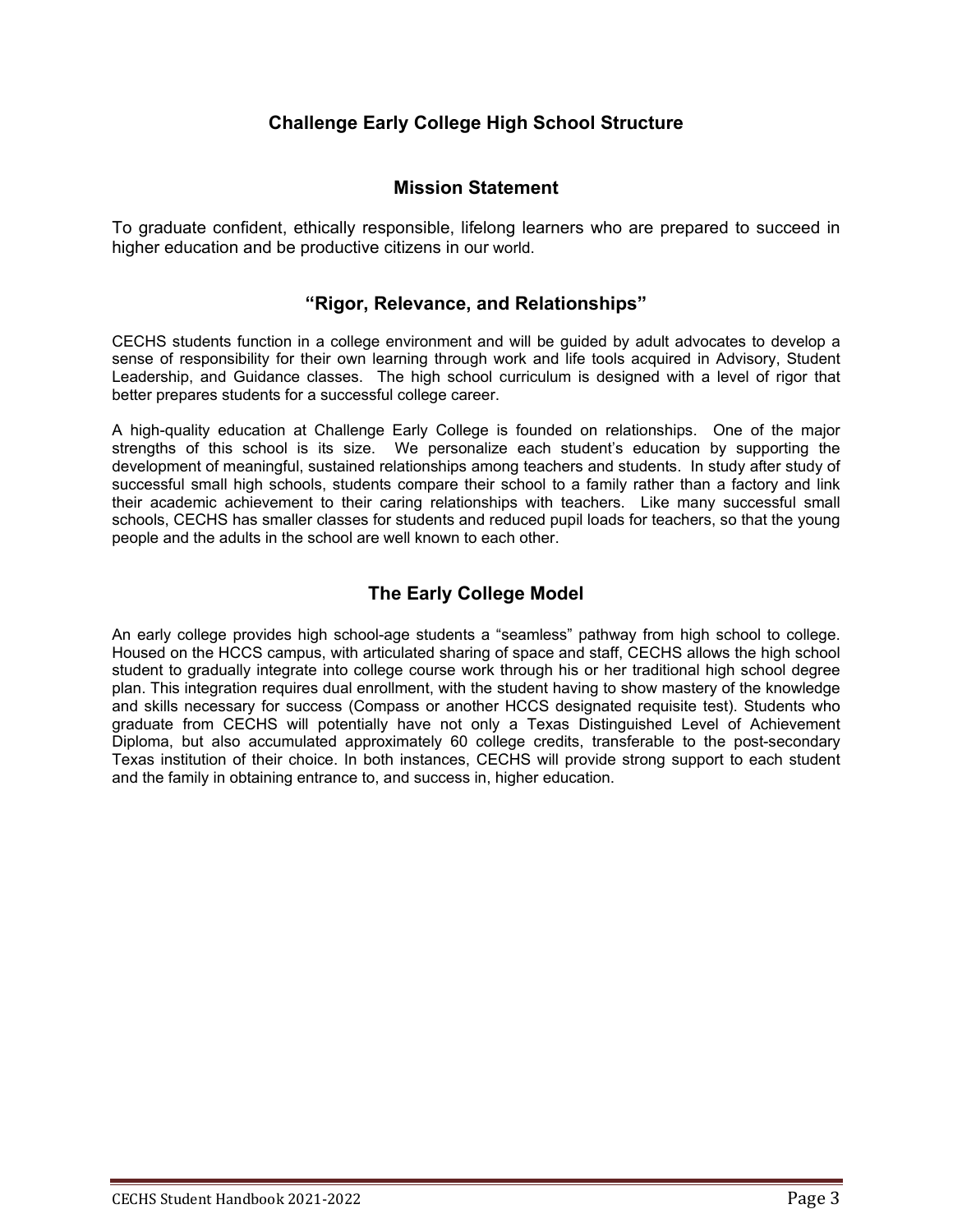## **Challenge Early College Faculty and Staff Contacts**

The Challenge Faculty and Staff can be reached through the office phone system at 713-664-9712 or at the following email addresses:

| Kenneth            | <b>Branstetter</b> | AP World History, AP Government     | Keneth.Branstetter@houstonisd.org |  |
|--------------------|--------------------|-------------------------------------|-----------------------------------|--|
| Charles            | Collins            | Algebra II, AP Statistics           | CCOLLI18@houstonisd.org           |  |
| Laura              | Del Rio            | <b>Magnet Coordinator</b>           | Idelrio@houstonisd.org            |  |
| Walter             | Dennis             | <b>CTE</b>                          | wdennis@houstonisd.org            |  |
| <b>Mark</b>        | <b>Dostert</b>     | AP English Language and Literature  | Mdostert@houstonisd.org           |  |
| Elaine             | <b>Flores</b>      | Pre-AP English I                    | elaine.flores@houstonisd.org      |  |
| Melodie            | Hartsfield         | AP Human Geography, AP Economics    | Mjordan6Houstonsid.org            |  |
| Leah               | <b>Hendricks</b>   | English II, AP English Language     | LHENDRI2@houstonisd.org           |  |
| <b>Juan Carlos</b> | Hernandez          | Dean of Students                    | Jherna21@houstonisd.org           |  |
| Syed               | Husain             | Pre-AP Algebra I                    | Syed.Husain@houstonisd.org        |  |
| Michael            | Johnson            | AP Computer Science Principles      | Michael.Johnson@houstonisd.org    |  |
| Yvette             | Johnson (Moss)     | Main Office Coordinator             | yjohnso6@houstonisd.org           |  |
| Rachele            | Jones              | Registrar                           | Rjones33@houstonisd.org           |  |
| <b>Rita</b>        | Leal               | <b>Administrative Assistant</b>     | rleal@houstonisd.org              |  |
| Crystal            | Mack               | Pre-AP and AP Chemistry             | Cmack1@houstonisd.org             |  |
| Tonya              | Miller             | Principal                           | tmiller@houstonisd.org            |  |
| Alexander          | Mironitchev        | Geometry, Pre-Calculus, AP Calculus | amironit@houstonisd.org           |  |
| Natasha            | Patrick            | Creative Writing, Media Literacy    | npatrick@houstonisd.org           |  |
| Eric               | Porter             | <b>Theater Arts</b>                 | Eporter1@houstonisd.org           |  |
| Savitri            | Ramkissoon         | Physics, AP Physics                 | sramkiss@houstonisd.org           |  |
| Bea                | Roberson           | AP US History, AP European History  | Brobers1@houstonisd.org           |  |
| Christopher        | Saikin             | Dean of Students                    | csaikin@houstonisd.org            |  |
| Elnora             | Sampson            | <b>College Access Coordinator</b>   | esampson@houstonisd.org           |  |
| Joshua             | Silberman          | AP Capstone, GTIS, Advisory         | jsilberm@houstonisd.org           |  |
| <b>Bina</b>        | Singh              | Biology & AP Biology                | Bsingh4@houstonisd.org            |  |
| Sandra             | Torres             | AP Spanish Language and Literature  | sandra.torres@houstonisd.org      |  |
| Donnie             | Walls              | Physical Ed - Health                | dwalls@houstonisd.org             |  |
| Candace            | Zepeda             | <b>Student Service Coordinator</b>  |                                   |  |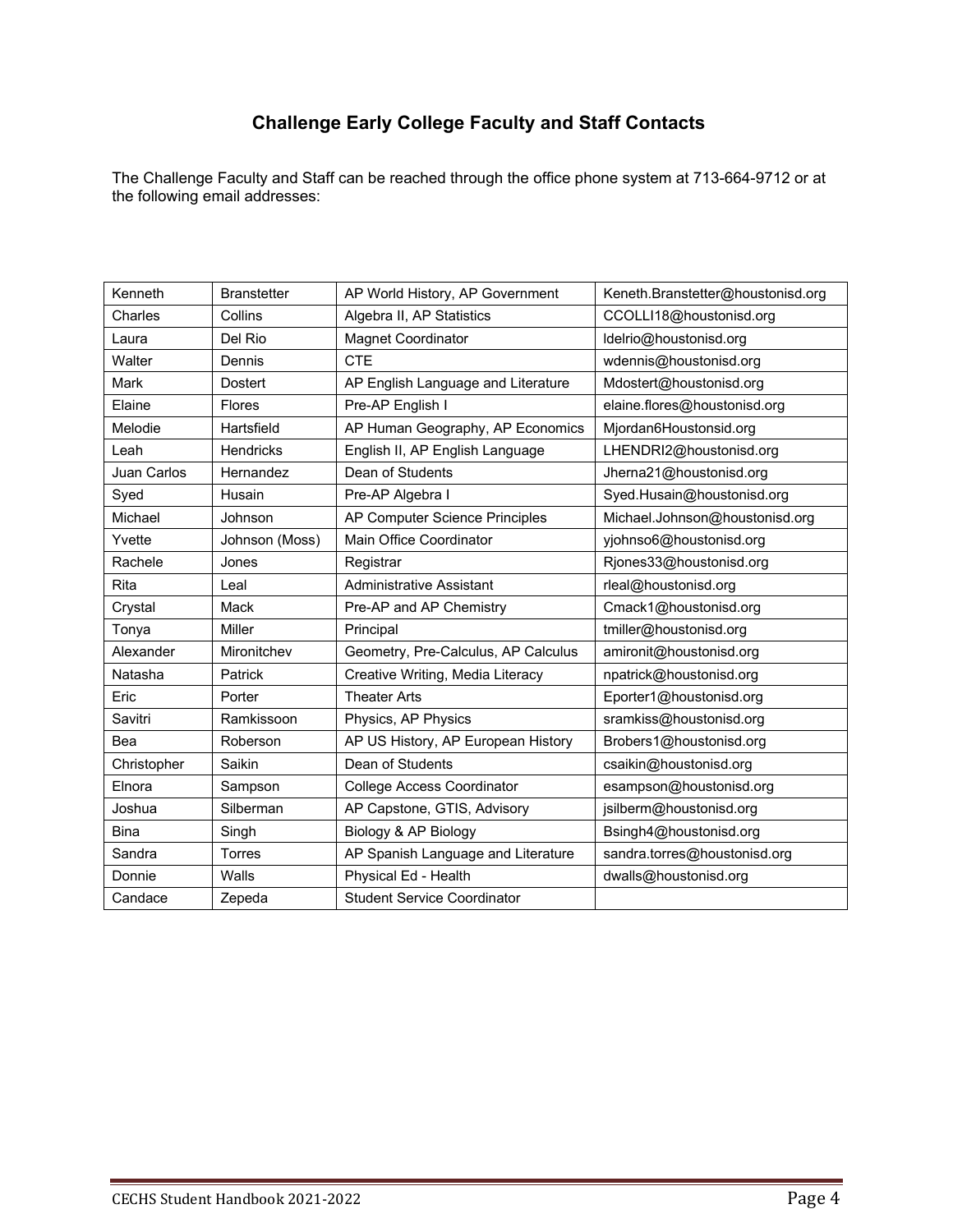| A/B Schedule<br>Time | Monday                      | Tuesday          | Wednesday        | Thursday         | Friday          |                               |
|----------------------|-----------------------------|------------------|------------------|------------------|-----------------|-------------------------------|
|                      | A Day                       | <b>B</b> Day     | A Day            | <b>B</b> Day     |                 | $A/B$ Day                     |
|                      |                             |                  |                  |                  | <b>No Clubs</b> | <b>Clubs</b>                  |
| 7:55-9:25            | A <sub>1</sub>              | <b>B5</b>        | <b>A1</b>        | в                | A1 7:55-8:45    | A1 8:00-8:40                  |
|                      |                             |                  |                  |                  | A2 8:50-9:35    | A2 8:45-9:25                  |
| $9:30-10:55$         | A2                          | <b>B6</b>        | $\mathbf{2}$     | 6                | A3 9:40-10:25   | A3 9:30-10:10                 |
|                      |                             |                  |                  |                  | A4 10:30-11:15  | A4 10:15-10:55                |
|                      | <b>Advisory 11:00-11:40</b> |                  |                  |                  | B5 11:20-12:05  | B5 11:00-11:40                |
| $11:00 - 11:40$      |                             |                  |                  |                  | <b>LUNCH</b>    | <b>LUNCH</b>                  |
| $11:40 - 12:25$      | Lunch 11:40-12:25           |                  |                  |                  | B6 1:00-1:45    | B6 12:30-1:10                 |
| 12:30-1:55           | A <sub>3</sub>              | <b>B7</b>        | A <sub>3</sub>   | <b>B7</b>        | B7 1:50-2:35    | B7 1:15-1:55                  |
| $2:00 - 3:35$        | A4                          |                  | A4               | <b>B8</b>        | B8 2:40-3:25    | B8 2:00-2:45                  |
|                      |                             | <b>B8</b>        |                  |                  | <b>NO CLUBS</b> | <b>CLUBS</b><br>$2:45 - 3:35$ |
| $3:30-4:30$          | <b>Tutorials</b>            | <b>Tutorials</b> | <b>Tutorials</b> | <b>Tutorials</b> |                 |                               |

## **Challenge Early College High School Weekly Class Schedule**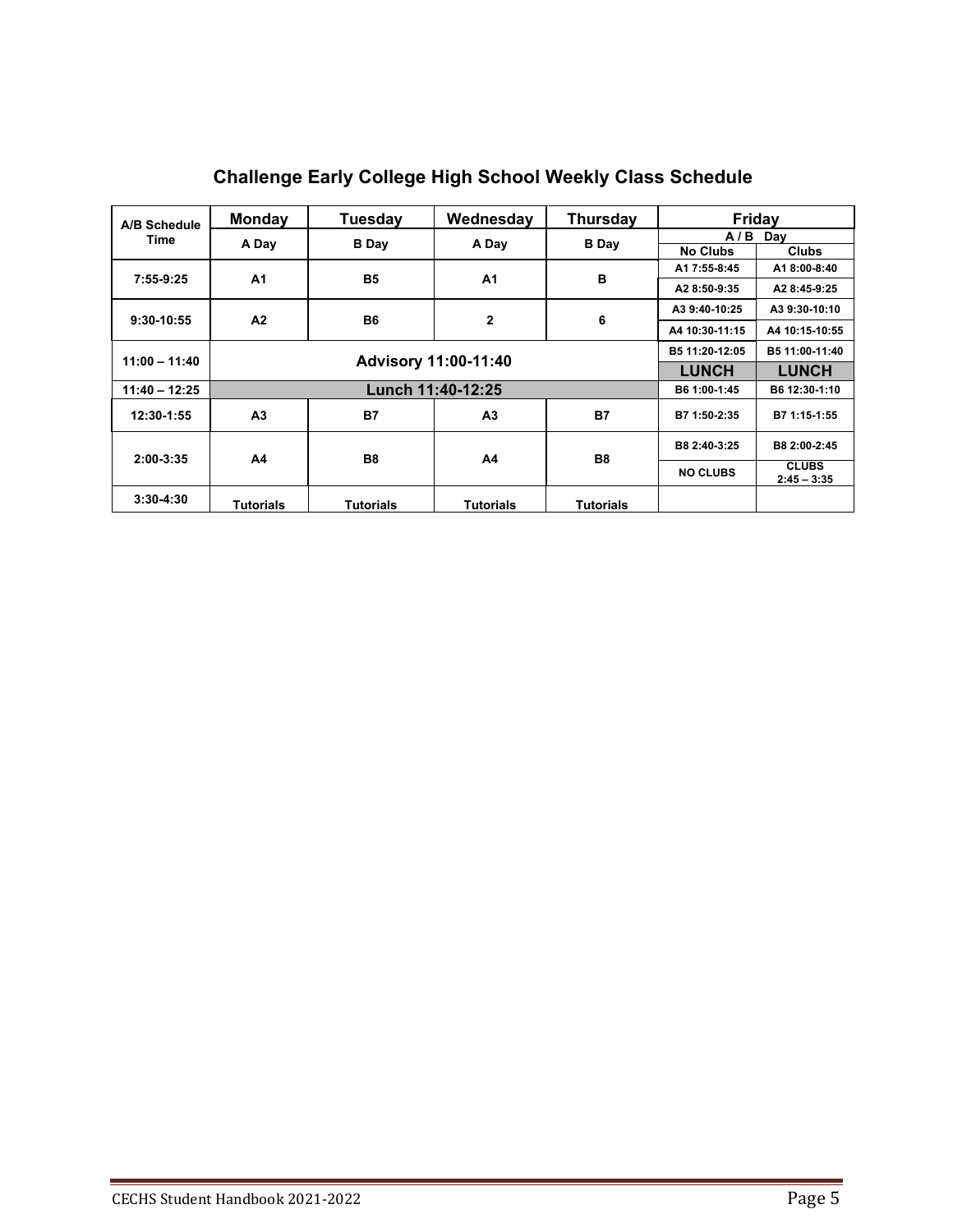# **ACADEMIC POLICIES AND PROCEDURES**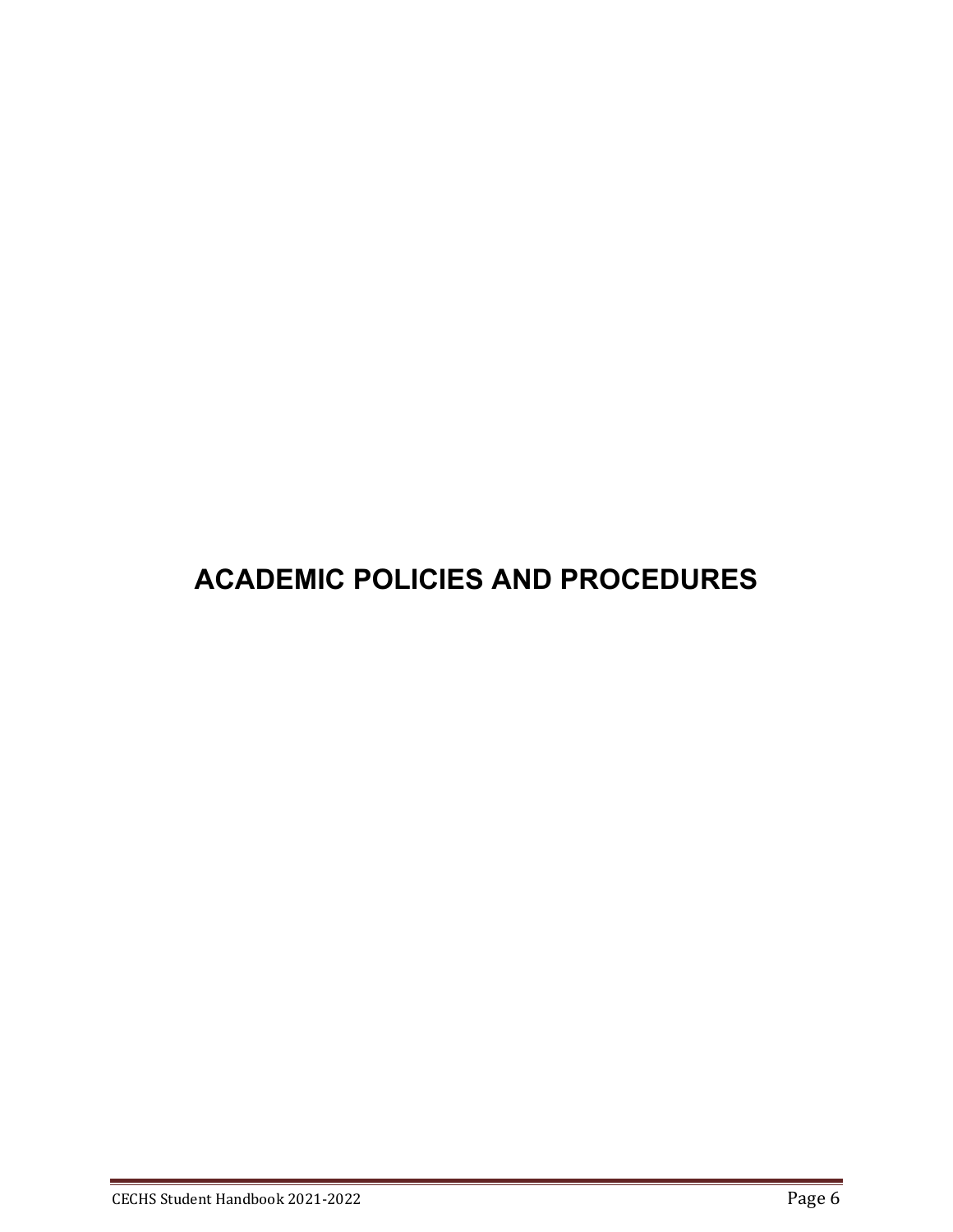## **Grading**

## **Criteria for Grading High School Academic Subjects**

| $90 - 100$ | A | Excellent quality of work through mastery of subject         |
|------------|---|--------------------------------------------------------------|
| 80-89      | в | Good quality of work – above average with consistent effort  |
| 75-79      |   | Satisfactory quality of work – average achievement           |
| 70-74      |   | Below quality of work expected – below average achievement   |
| Below 70   |   | <b>F</b> Unsatisfactory quality of work – poor work, failing |

## **Criteria for Grading Citizenship Traits**

- **E** Excellent quality of behavior totally self-disciplined<br> **S** Satisfactory quality of behavior cooperates readily
- **S** Satisfactory quality of behavior cooperates readily<br>**P** Poor quality of behavior below average
- **P** Poor quality of behavior below average<br>**U** Unsatisfactory quality of behavior needs
- **U** Unsatisfactory quality of behavior needs drastic improvement

## **College Grading System**

If a student receives the following letter grade in a college class, it will translate to the following numerical grade on their high school report card and transcript. The college reports grades only at the end of the semester. No Progress Reports or nine-week grades are given in college classes.

| $A = 95$ | $D = 72$ |
|----------|----------|
| $B = 85$ | $F = 60$ |
| $C = 77$ | $W = 50$ |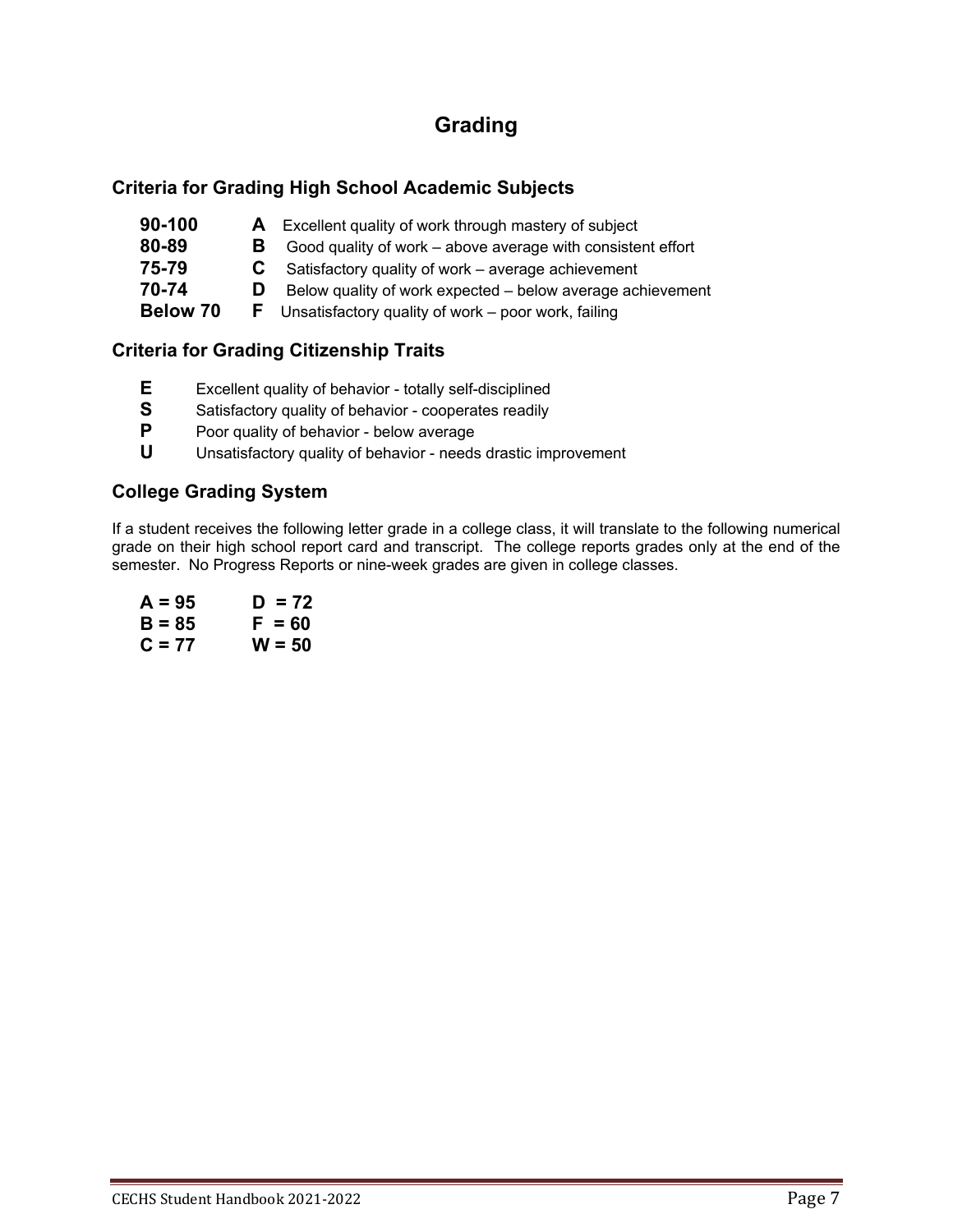## **High School Grade Point Calculation**

Grade Point Average (GPA) at Challenge is based on all courses completed. Grade points are assigned to each semester grade according to the following HISD point system.

Grades in classes not designated AP or Pre-AP, including dual credit courses, are calculated using the following grade scale:

## **A = 4 points, B = 3 points, C = 2 points, D = 1 point, F = 0 points**

Grades in AP courses and Pre-AP classes are given extra weight referred to as a quality point:

## **A = 5 points, B = 4 points, C = 3 points, D = 2 Points, F = 0 Points**

The number of grade points earned is divided by the total number of grades to determine a grade point average (GPA). All courses are counted to determine the number of grades averaged including any in which the student may have earned an "F" or a "W".

### **Grading Periods**

Each semester is divided into two nine-week grading periods. A semester average is calculated by weighting each nine-week grade as 40% and a final exam grade as 20% for the semester. If credit for the semester is not earned by obtaining a 70 or above in courses required for graduation, the student must repeat the semester.

## **Whole Course Credit (Composite Grading)**

Whole course credit applies to all HISD Two-semester sequential high school courses (designated "A" and "B" including distance learning, original credit, credit recovery and summer school) and not to one semester courses. Credit By exam (CBE) may not be considered for composite grading. Should a student fail one semester and pass the other semester of a two-semester course, the student will earn one whole credit if the average is a 70 for both semesters combined. Grades will be rounded to the appropriate whole number. These rules apply to courses taken and completed in HISD only and may not be combined with courses taken out of the district. Students will only receive quality points for an advanced course if they complete that course with a grade of 70 or higher.

School-wide **Progress Reports** will be sent home with each student halfway through each grading cycle. **Report Cards** will be sent home at the end of each of each grading cycle.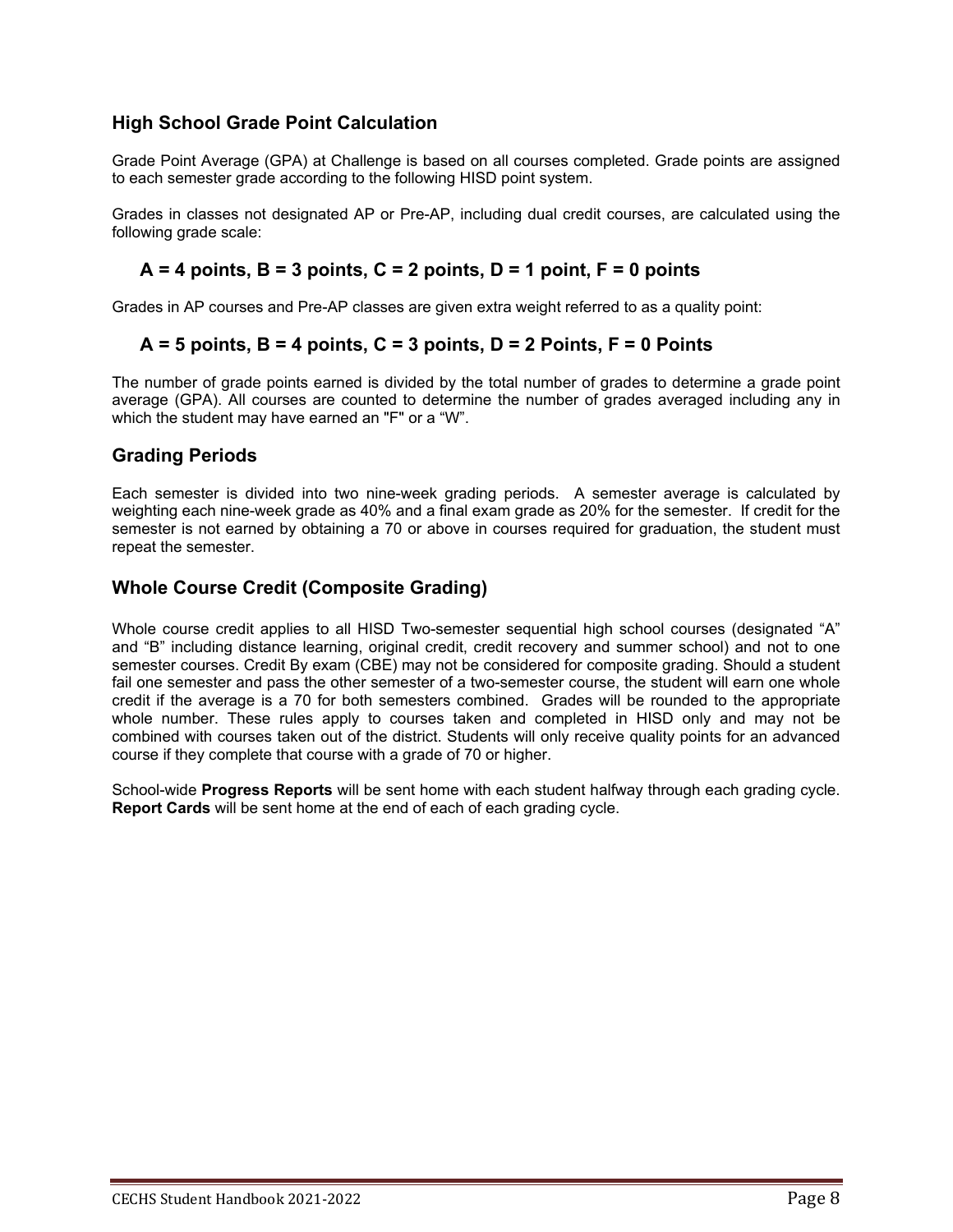## **Graduation Requirements**

In collaboration with the grade level Dean, students and parents will select courses needed for high school graduation and earning an Associate Degree.

Early College students have the responsibility to follow registration procedures, including but not limited to the following:

- Signing up for a registration/conference time
- Completing HCC online registration in the designated campus location
- Submitting required documentation to HCC and CECHS (i.e. immunization records, transcripts, parent signature course waiver form)

To receive a diploma from an HISD high school, a student must meet the credit requirements of the district and the minimum standards on all state-mandated exams.

Students at Challenge Early College are expected to complete a coherent sequence of courses. The HISD Distinguished Level of Achievement (DLA) will be used as the expectation for graduation from Challenge. This plan includes the HISD Foundation Plan plus the Multidisciplinary Endorsements. The Multidisciplinary Endorsements include the expectation for all students to receive an Associate Degree from the Houston Community College.

### **Senior Surveys**

As a part of CECHS senior check-out, every senior MUST complete a senior survey provided by the Middle School National Consortium (MCNC) via your Guidance and/or GT Independent Study class.

### **Senior Exhibition**

The focus of the Senior Exhibition is to engage each senior in a personalized learning experience. It allows each senior an opportunity to demonstrate interdisciplinary skills and knowledge while investigating a specialized area of interest with the assistance of a mentor and a faculty facilitator. Each senior will create a product, create an exhibition binder based on the learning, and make an oral presentation in addition to completing all the assignments and activities of the class. Completion of the senior exhibition is considered a graduation requirement for Challenge ECHS.

The intent of senior exhibition is to allow graduating seniors the opportunity to demonstrate their skills as independent learners. In the place of final exams in the Leadership class, the Exhibition will be evidence of the student's ability to solve problems, to organize their time and resources, to communicate effectively and to reflect on themselves as a learner. A student should select an exhibition of sufficient interest to keep them engaged in the project for the entire year.

### **The Distinguished Level of Achievement High School Program for Challenge follows:**

**DLA English Language Arts**: Four credits must consist of:

• English I, II, III, and an Advanced ELA (See TEA list on the HISD Website)

**DLA Mathematics**: Four credits must consist of:

• Algebra I, Geometry, Algebra II, and an Advanced Math (See TEA list on the HISD Website)

*Note: As part of a rigorous college preparation and a CECHS graduation requirement, all students will be enrolled in an HCC or Challenge course in each of the four core curriculum areas (Math English, Science, and Social Studies) each year they are at Challenge.*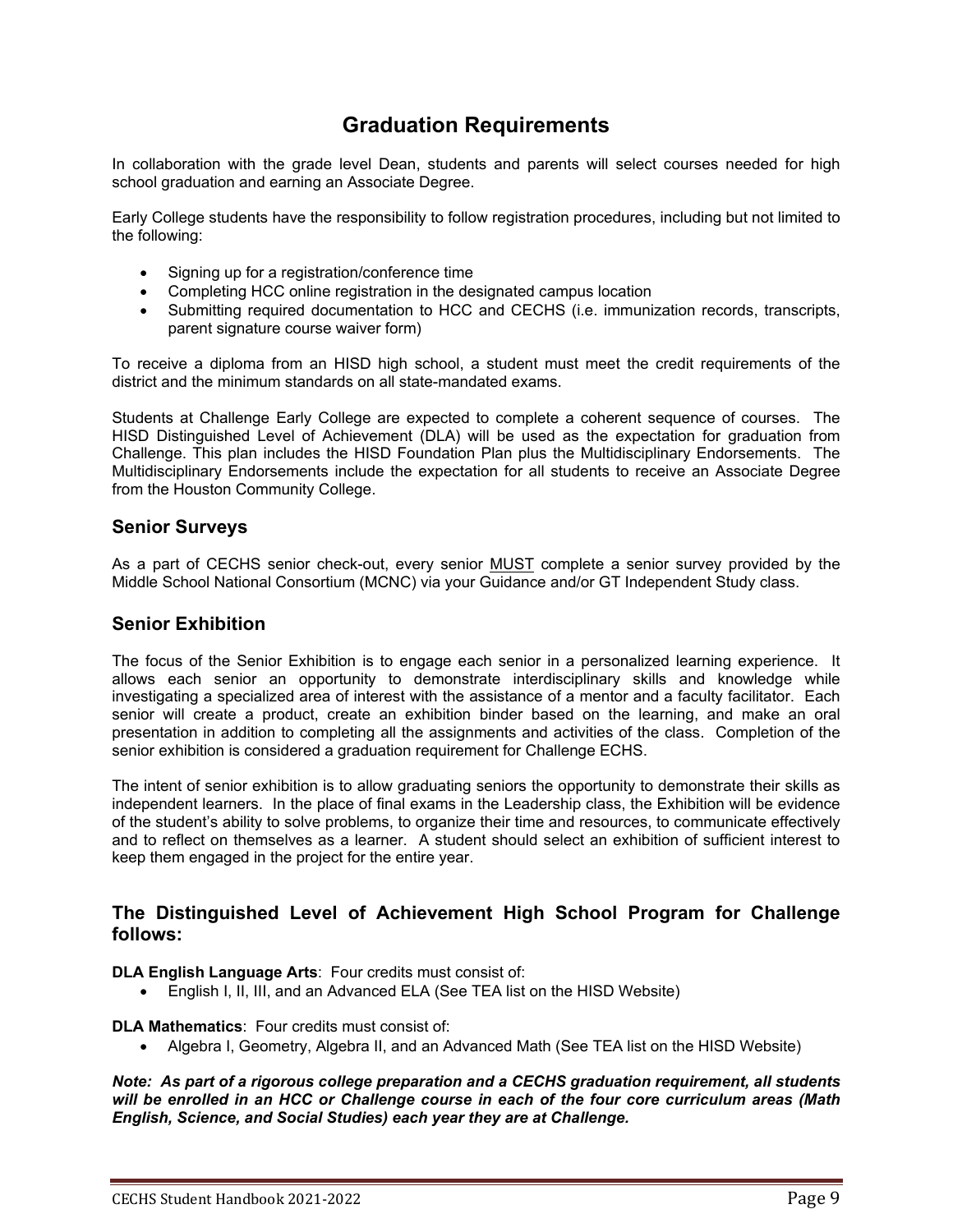### The Distinguished Level of Achievement High School Program for Challenge ECHS follows:

#### **DLA Language Arts: Four credits consist of:**

• Eng 1 Pre-AP, Eng 2 Pre-AP. AP Eng Language, AP Eng Literature, dual-credit English

#### **DLA Mathematics: Four credits consist of:**

• Alg 1 Pre-AP, Geom Pre-AP, Alg 2 Pre-AP, Pre-Cal Pre-AP or AP Statistics

#### **DLA Science: Four credits consist of:**

• Bio Pre-AP, Chem Pre-AP, Physics Pre-AP and/or AP Physics or AP Chemistry, and/or dual credit science

### **DLA Social Studies: Four credits consist of:**

• AP Hum Geo, AP World Hist, AP US History or dual credit HIST 1301/1302, US Govt, and AP Micro or Macro Econ or dual credit ECON 2301

### **DLA Coed Health: Half-Credit**

• Coed Health

### **DLA Physical Education: One credit consists of:**

• Coed PE and/or PE-Aerobics

### **DLA Languages Other Than English (LOTE):**

• Two full credits in the same discipline – Theatre Prod 1, dual credit Arts

### **DLA Fine Arts:** One credit consists of:

• One full credit– Theatre Prod 1, DRAM 1310, ARTS class at HCC

### **DLA Other Electives:** Five and one-half credits consist of:

- One credit in either writing electives Creative Writing, Analysis of Visual Media, Journalism, Yearbook
- Four and one-half credits Additional English, math, science, social studies, PE, Bus Info Mgt, GTIS, or other dual credit courses

| DIPLOMA TYPE: $\Rightarrow$  | <b>FOUNDATION</b><br><b>PLAN</b> | <b>DISTINGUISHED</b><br><b>LEVEL OF</b><br><b>ACHIEVEMENT</b> |
|------------------------------|----------------------------------|---------------------------------------------------------------|
| <b>ENGLISH</b>               | 4                                |                                                               |
| <b>MATHEMATICS</b>           | 3                                | 4                                                             |
| <b>SCIENCE</b>               | 3                                | 4                                                             |
| <b>SOCIAL STUDIES</b>        | 4                                | 4                                                             |
| PHYSICAL EDUCATION           |                                  |                                                               |
| <b>HEALTH</b>                | 1/2                              | 1/2                                                           |
| LANGUAGES OTHER THAN ENGLISH | $\mathbf{2}$                     | $\mathbf{2}$                                                  |
| <b>FINE ARTS</b>             |                                  |                                                               |
| <b>ELECTIVES</b>             | 31/2                             | 51/2                                                          |

### **STAAR – State of Texas Assessment of Academic Readiness EOC** Requirements

The five End of Course exams students are required to pass for graduation are: English I, English II, Algebra I, Biology, and US History.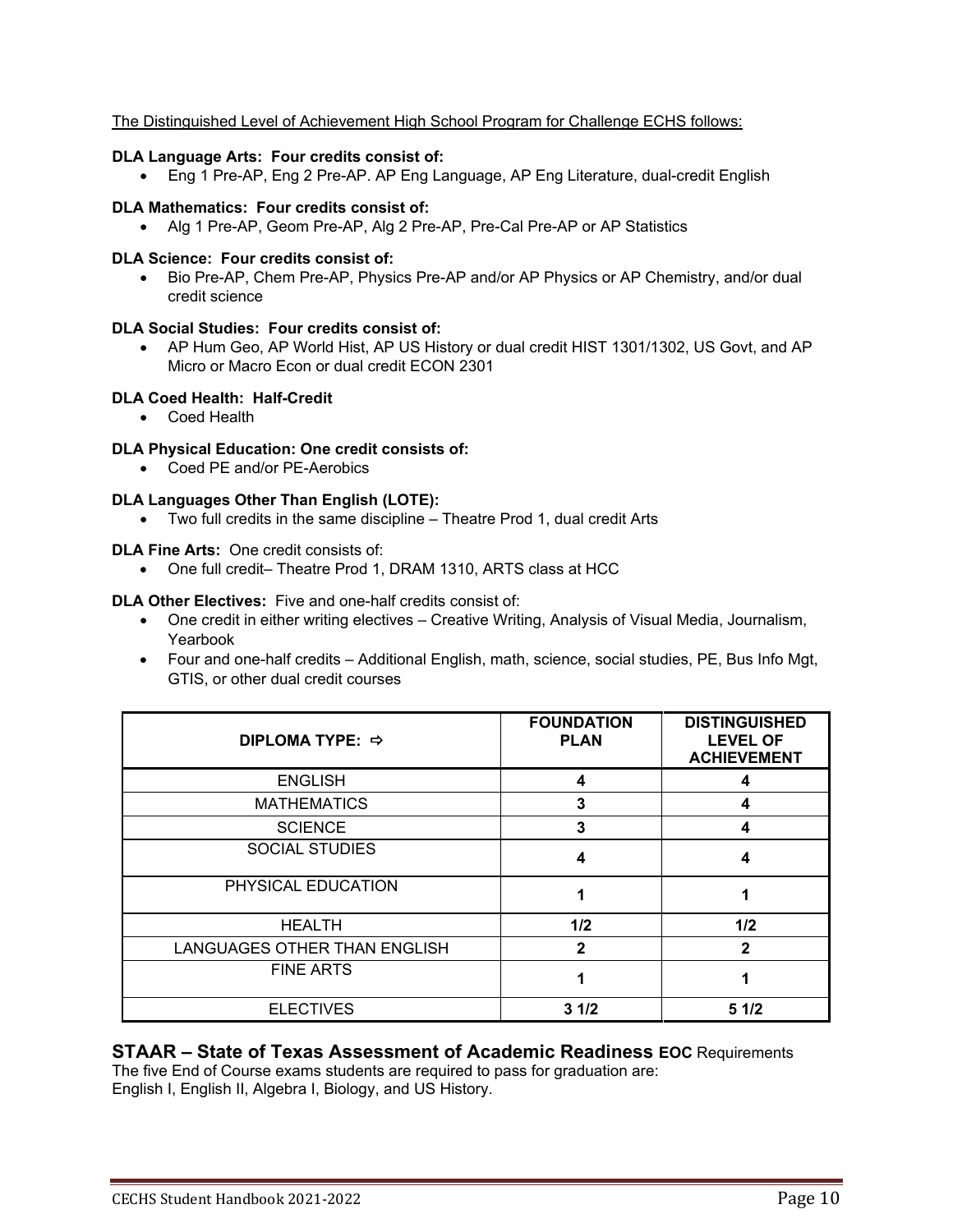## **Curriculum**

CECHS curriculum is adapted to meet the needs of the early college student. Many students have never experienced the rigor required at CECHS and, as a result, classrooms require a diverse approach to preparing students for their early entrance into college. Teachers prepare lessons based on student needs and a combination of the HISD curriculum, Pre-AP and AP curriculum and additional objectives to improve student success on the PSAT, SAT, and TSI. To support students' early entrance to college, CECHS teachers follow policies that are consistent with those of Houston Community College. Grading and disciplinary policies specific to a particular teacher are contained in the class syllabus and are aligned with requirements specified in Secondary Guidelines.

### **HISD Curriculum**

Teachers have access to course syllabus documents for all core instructional areas, enabling each teacher to see the recommended scope and sequence for each course. Teacher effectiveness is enhanced through access to newly implemented model lessons for each of the TAKS-critical courses.

### **HISD Advanced and Pre-AP Courses**

The primary core content high school curriculum at Challenge is a HISD Advanced and Pre-AP. The philosophy behind the HISD Advanced and Pre-AP sequences are to provide a rigorous academic experience that helps **all** students "acquire the knowledge, concepts, and skills needed to engage in higher levels of learning. Students will be required to enroll in other Advanced Placement Courses beyond the high school graduation requirements.

### **AP Program**

The College Board's Advanced Placement Program® enables students to pursue college-level studies while still in high school. Thirty-four courses in 19 subject areas are offered. Based on their performance on rigorous AP Exams, students can earn credit, advanced placement, or both, for college.

*Note: As part of a rigorous college preparation and a CECHS graduation requirement, all students will be enrolled in an HCC or Challenge course in each of the four core curriculum areas (Math English, Science, and Social Studies) each year they are at Challenge.* 

### **Guidance Program**

All juniors and seniors are enrolled in Guidance as part of the CECHS college readiness program. Students receive intensive and individualized support in college course completion, PSAT and SAT preparation, and university application and admission process.

### **Articulation between Challenge and HCC**

The matrix below indicates the number of targeted college hours for students, depending on their year in high school and the semester. Sixty college hours are earned in this program and enable a student to finish an Associate Degree. The number of required hours will be decreased for students who earn Advanced Placement credits. Students who take additional college courses during the summer can accelerate the process.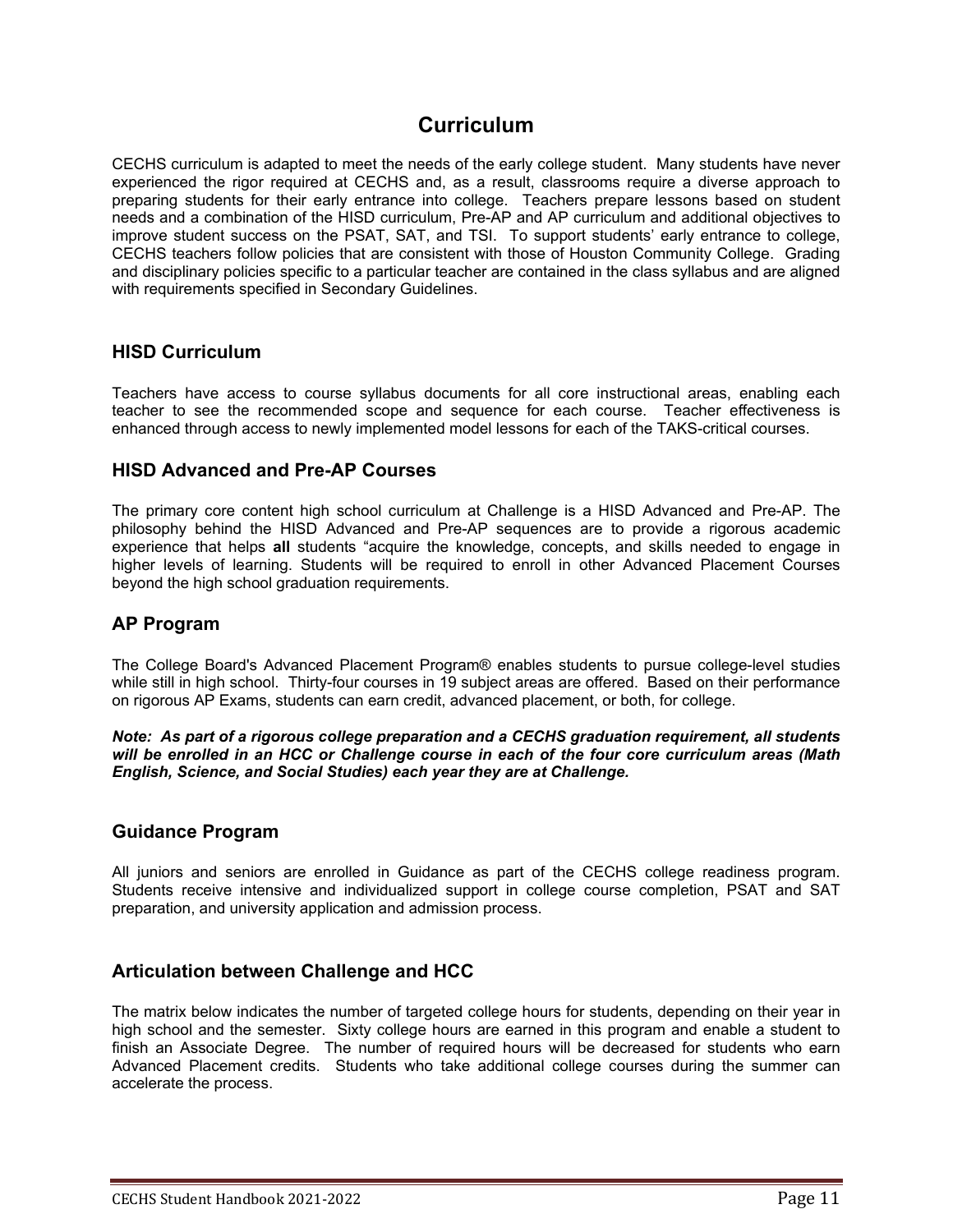| Year                                 | <b>Fall Semester</b>                         | <b>Spring Semester</b>                       | <b>Summer 1</b>                             | <b>Summer 2</b>                      |          |
|--------------------------------------|----------------------------------------------|----------------------------------------------|---------------------------------------------|--------------------------------------|----------|
| Year<br>One                          | No college courses                           | No college courses                           | No college courses                          | No college courses                   |          |
| Year<br>Two                          | <b>EDUC</b><br>(3 Local Credits)             | SPCH <sup>*</sup><br>(3 hours)               | Elective Course*<br>(3 hours)               | Elective Course*<br>(3 hours)        | $6 - 12$ |
| Year<br><b>Three</b>                 | <b>Three college</b><br>courses<br>(9 hours) | Three college<br><b>courses</b><br>(9 hours) | Two college*<br><b>courses</b><br>(6 hours) | Two college*<br>courses<br>(6 hours) | 24-30    |
| Year<br><b>Four</b>                  | Up to four<br>college courses<br>(12 hours)  | Up to four<br>college courses<br>(12 hours)  | Complete                                    | <b>Complete</b>                      | 18-24    |
| As many as 60 College Credits Earned |                                              |                                              |                                             |                                      |          |

## **Course Outline for Challenge Early College Students**

- *Only two college courses per summer term are allowed during the summer*
- Students must maintain a "B" (3.0) GPA or higher (Official HISD and HCC Transcript) to maintain the HCC enrollment progression displayed on the previous Course Outline for Challenge Early College students.

## **Dropping or Withdrawing from a College Course**

- All college courses for students MUST be approved by the student's Dean of Students.
- The *dropping or failing of a college course is prohibited.* Any student who violates this policy will be subject to disciplinary action as outlined in the Student Code of Conduct under a Level III violation. This will also result in limitations to the number and progression of college classes that may be taken by the student in subsequent semesters; this will also include the placement of a "W" or "F" on the student's official HCC and high school transcript which will adversely impact GPA viewed by university admissions and high school graduation.
- CECHS will not provide a tuition waiver for courses needed because of a violation of this policy.
- *Dropping a college course* will require HCC professor signature, Parent Signature, and Dean approval. Students not adhering to this procedure will be subject to actions defined in the previous bullets.
- During each fall/spring semester, there MUST be at least one HISD required course needed for high school graduation to maintain high school status to receive the state waiver to pay for HCC courses.

### **HCC TEXTBOOKS**

• **Students who fail to enroll in a college class with their Dean during the scheduled enrollment week, will be required to purchase their own college textbooks.**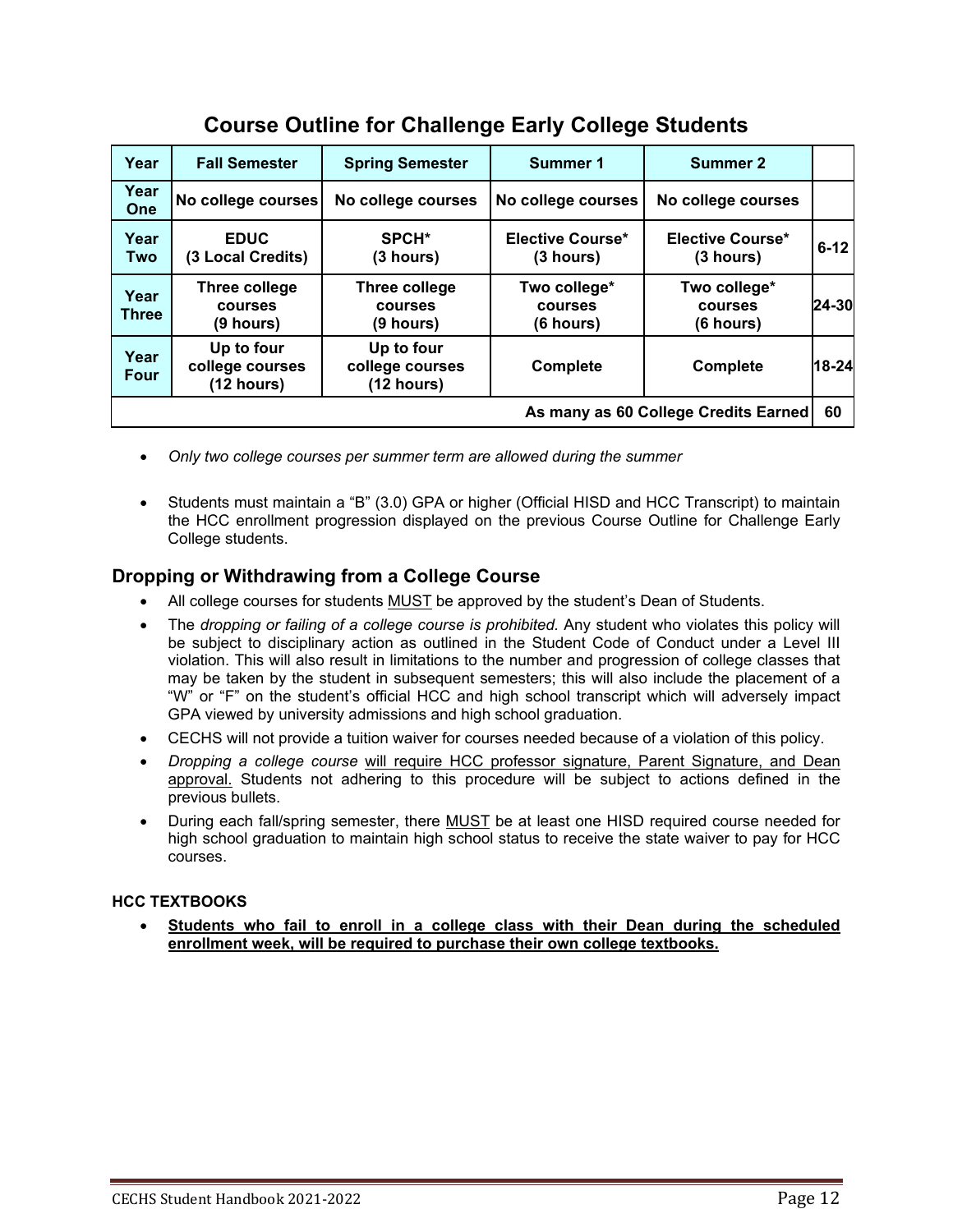## **Dual Credit Courses**

Credits earned in dual credit classes will count toward both the high school graduation requirements and the HCC Associate Degree.

### **Who is eligible to take Dual Credit?**

- Must meet HISD and CECHS requirements
- Must meet HCCS requirements
- Must meet TSI placement requirements

The State of Texas requires all students to take the TSI Placement test or a TEA approved college entrance exam prior to enrolling in college level coursework. Some students may be exempt from TSI based upon ACT or SAT results. Students must provide proof of TSI exemption prior to enrolling in dual credit classes. Students should consult an HCCS counselor for TSI exemption scores.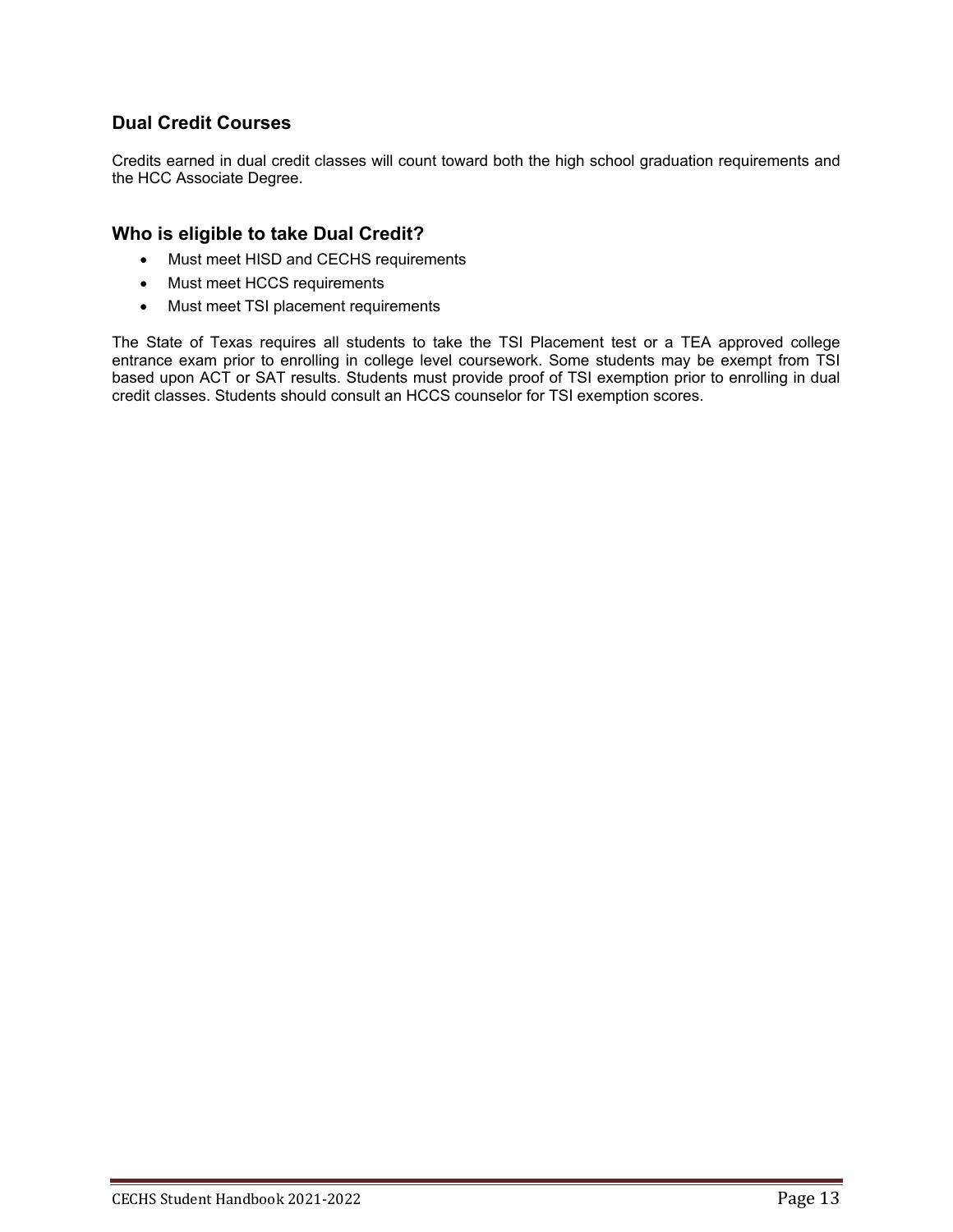## **College Entrance Requirements**

## **College Entrance Exams**

Most colleges and universities require students to take either the SAT or ACT and, in some cases, three SAT Subject Tests. A student must check which tests universities and colleges require. Some private universities and colleges require various combinations of SAT/Subject tests.

- **SAT I** Scholastic Aptitude Tests: verbal and mathematics aptitude tests. Scores on these tests are used by colleges to determine a student's probable success in college. For test dates go to *www.collegeboard.com.*
- **SAT II** Subject Tests: available in foreign language, social studies, English composition and literature, science, and mathematics. For test dates go to *[www.collegeboard.com](http://www.collegeboard.com/) .*
- **PSAT** Preliminary Scholastic Assessment Test: taken normally by Juniors as a preliminary exam to provide a baseline predicted score for the SAT. Scores on the PSAT are used to determine eligibility for National Merit Scholarship Corporation and National Hispanic Recognition awards. For tests date go to *[www.collegeboard.com](http://www.collegeboard.com/)* .
- **ACT** American College Test: four (4) sub-tests in English, mathematics, social studies and natural science. The ACT is accepted by some colleges in lieu of SAT/Achievement tests, by almost all in lieu of the SAT I. For test dates go to *[www.act.org](http://www.act.org/)* .
- **Advanced Placement Exams** available for students who have exceptional talent in particular areas in which they may earn college credits. Students generally take a related advanced placement course before taking the exam, although students may take the exams without having taken the course. Colleges vary in the credit they give for scores on AP exams. For testing dates, check with the A/P coordinator.
- **CLEP** College Level Examination Program testing program similar to the AP program that some colleges use to grant credit or advanced placement in foreign languages and other subjects.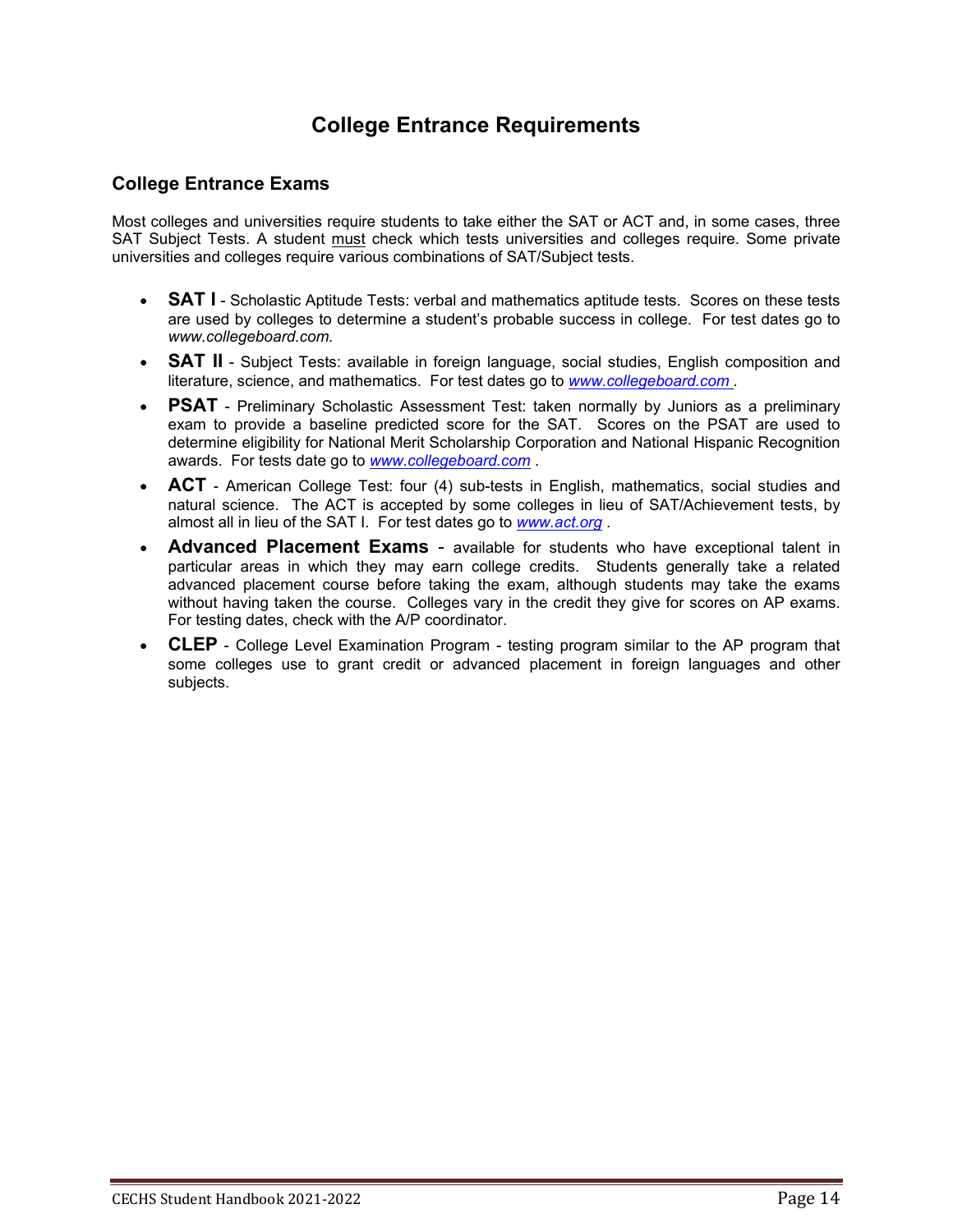## **Class Rank**

The numerical ranking of seniors is determined by straight rank of cumulative GPAs from highest to lowest, and the class is divided into percentage groupings and into quartiles.

The junior class ranking shall be determined upon completion of six semesters and for the campus of attendance during the end of the junior year. The junior ranking will be computed and made available during the last week of the June at the campus of attendance.

The acceleration of the college admissions process in recent years through early decision and early action plans make it essential for high school seniors to be provided an unofficial, preliminary fall ranking well in advance of their official, final spring ranking. The unofficial, preliminary fall ranking shall be computed upon completion of six semesters (including summer school) and for the campus of attendance during the fall semester of the senior year. All students classified in Grade 12 should receive written documentation of their unofficial, preliminary fall ranking in October.

All students classified in Grade 12 should receive a written documentation of their official, final spring ranking within the 1<sup>st</sup> six weeks of the final semester.

## **Final Transcripts**

After completion of all TEA and HISD graduation requirements and after a student has been certified to graduate, the student MUST request a final transcript to be sent to the university or college of their choice and provide to CECHS verification of enrollment.

## **Scholarships and Financial Aid**

Most colleges and universities offer scholarships of varying amounts to deserving high school seniors. If you are interested in obtaining scholarship assistance, ask your Guidance teacher or inquire at the Houston Community College Student Success Center. Most scholarships are awarded based on financial need and scholastic standing, but some are available for special interest groups. Students who may need financial aid to attend college should check application deadline dates with the Houston Community College Financial Aid office.

All students must register with Naviance. This computer program is a resource provided by the district that allows student to obtain information about colleges, college applications, scholarships, financial aid, student surveys, and more.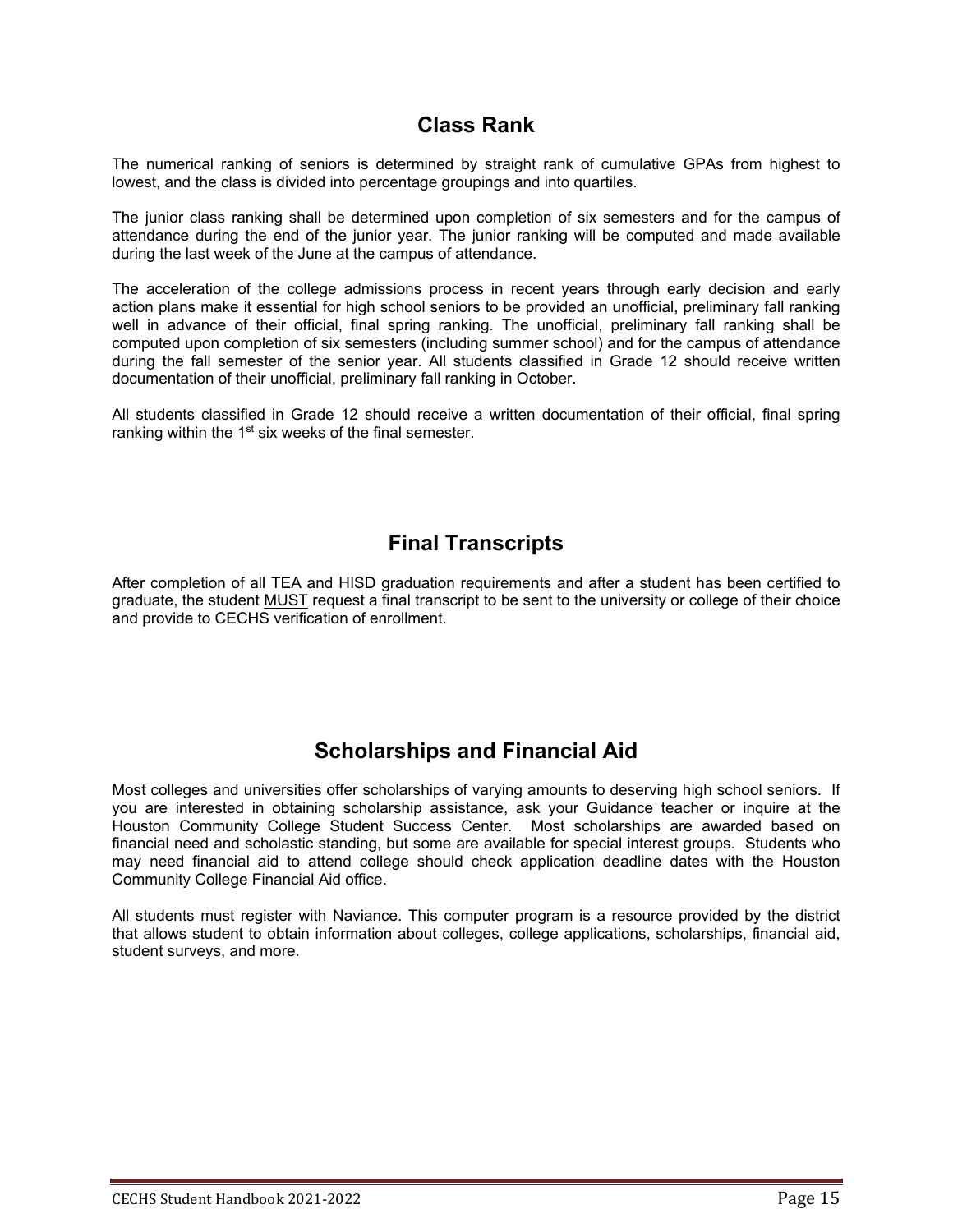## **Student Support**

The end goal for all academic support in the early college model is to facilitate the development of selfmonitoring and self-advocacy skills on the part of the student. The Challenge community is dedicated to providing proactive intervention strategies in which to address all needs including academic, social, and emotional. In this regard, a clear pathway is in place to monitor and support our students from entry until graduation. The first step in the process is always to contact the student's high school teacher and to keep the lines of communication open regarding course expectations and deadlines. We encourage parents and students to be knowledgeable, active participants in pursuing a rigorous education.

### **Horizontal Teams (Tier 1 Intervention)**

CECHS faculty members meet once a month in grade level teams to monitor student success in academic classes. One of the objectives of the team is to identify students who may need additional support and provide appropriate interventions through the Academic Student Support and Intervention System Teaming (ASSIST).

### **Guidance (Tier 1 Intervention)**

Junior and senior students are assigned to Guidance classes with a teacher who assists in navigating the complexities of HCC's higher level course expectations and deadlines, college entrance requirements and financial aid. The Guidance teacher also supports students as they apply to universities and seek out scholarships and grants. Guidance is a CECH graduation requirement completed during Junior and Senior year.

## **Academic Student Support and Intervention System Teaming (ASSIST) (Tier 2 Intervention)**

Signs the student needs ASSIST

- 2 or more Failures on a given grade report
- 3 or more Absences in a four-week period
- 5 or more Tardies in a four-week period
- Grade Point Average (with HCC dual credit) below 2.0
- Grade Point Average on the CECHS transcript below 3.0
- Inability to place on the TSI
- Violations of student conde of conduct level III or above

#### Initiation of Process

A need is recognized in one or more of the following ways:

- $\bullet$  6<sup>th</sup> week Progress Report
- 1<sup>st</sup>, 2<sup>nd</sup>, or 3<sup>rd</sup> Report Card
- Houston Community College grade reports
- monthly monitoring
- recommendation of CECHS Horizontal Team

#### Process

- Meeting set during school hours with parent and student
- Required Attendees: student, parent, grade-level dean
- Optional Attendees: teacher(s), Social Worker
- Individual interventions will be recommended, monitored, and reviewed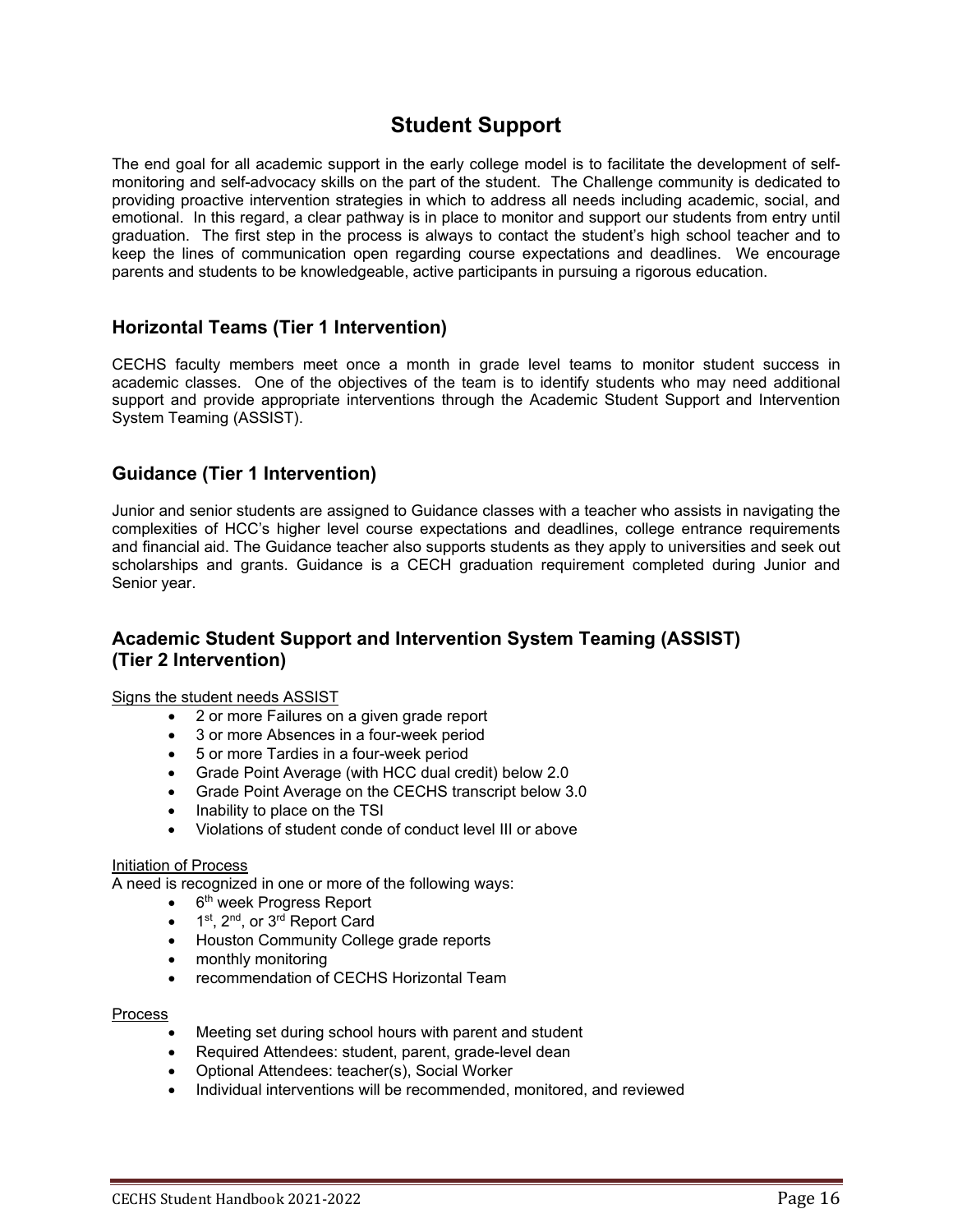### Monitoring

- Horizontal team will document tutorial attendance and submit copies to deans
- Horizontal team will monitor academic progress and inform advisory teachers and deans
- Advisory teachers will conference with students, make parent contact and maintain a parent log
- Deans will monitor the entire ASSIST process and facilitate additional student and parent meetings as needed.
- All documentation pertaining to students, will be filed in students ASSIST folder
- Deans will house ASSIST folders

#### Following 3rd Report Card

ASSIST meetings are held as needed during school hours with parent, student, grade-level Dean, and Horizontal Team teachers. The student is encouraged to guide and facilitate the meeting to examine his/her progress and to review interventions. Following the meeting, a warning "Letter of Transfer Revocation" is sent to the student and parent.

#### During Spring Semester

If a student involved in the ASSIST process has shown a lack of progress, the lack of academic or attendance expectations at CECHS, and following a recommendation from the ASSIST and Horizontal Teams, an official "HISD Transfer Revocation Letter" will be sent to the student's home.

#### End of Spring Semester

A student who has received a Transfer Revocation Letter may request a meeting to appeal the decision. The student is responsible for facilitating the meeting and for presenting documentation to support his/her progress in making gains based on the intervention recommendations. CECHS Faculty and Administration will make the final exit decision and the student and family will be notified by the principal.

### **Intervention Assistance Team (Tier 3 Intervention)**

Students who need a level of support beyond the ASSIST process are referred to the IAT, which may be composed of an administrator, teacher, and Special Ed Coordinator. At this time the team may refer the student for testing and/or assessment.

### **Section 504**

Under Section 504 of the Rehabilitation Act, a student qualifies for recommended services related to a disabling condition when there exists a physical or mental impairment that **substantially** limits one or more major life activities (breathing, walking, vision, hearing, working, and learning). Section 504 is a federal law enforced by the Office of Civil Rights. It is an anti-discrimination law. It is the intent of the Houston Independent School District to ensure that students who are disabled within the meaning of Section 504 are identified, evaluated, and provided with appropriate access to education.

### **Special Education**

The Individuals with Disabilities Education Act ensures that all children with disabilities will have a free, appropriate education available to them that meets their unique needs. Through federal and state laws, special education programs and services are provided to students whose disabling conditions interfere with their education.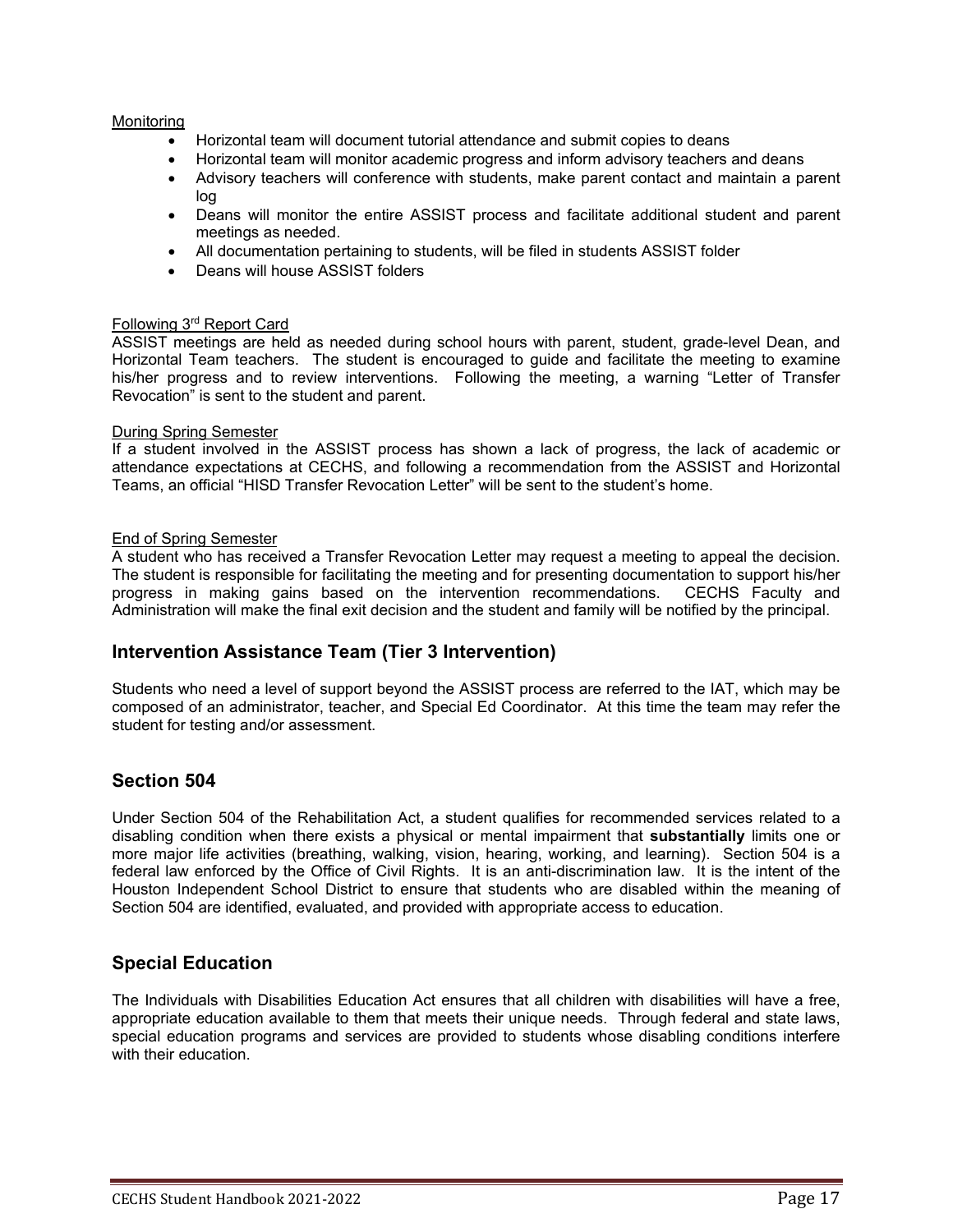# **STUDENT RESPONSIBILITIES, CONDUCT, AND PRIVILEGES**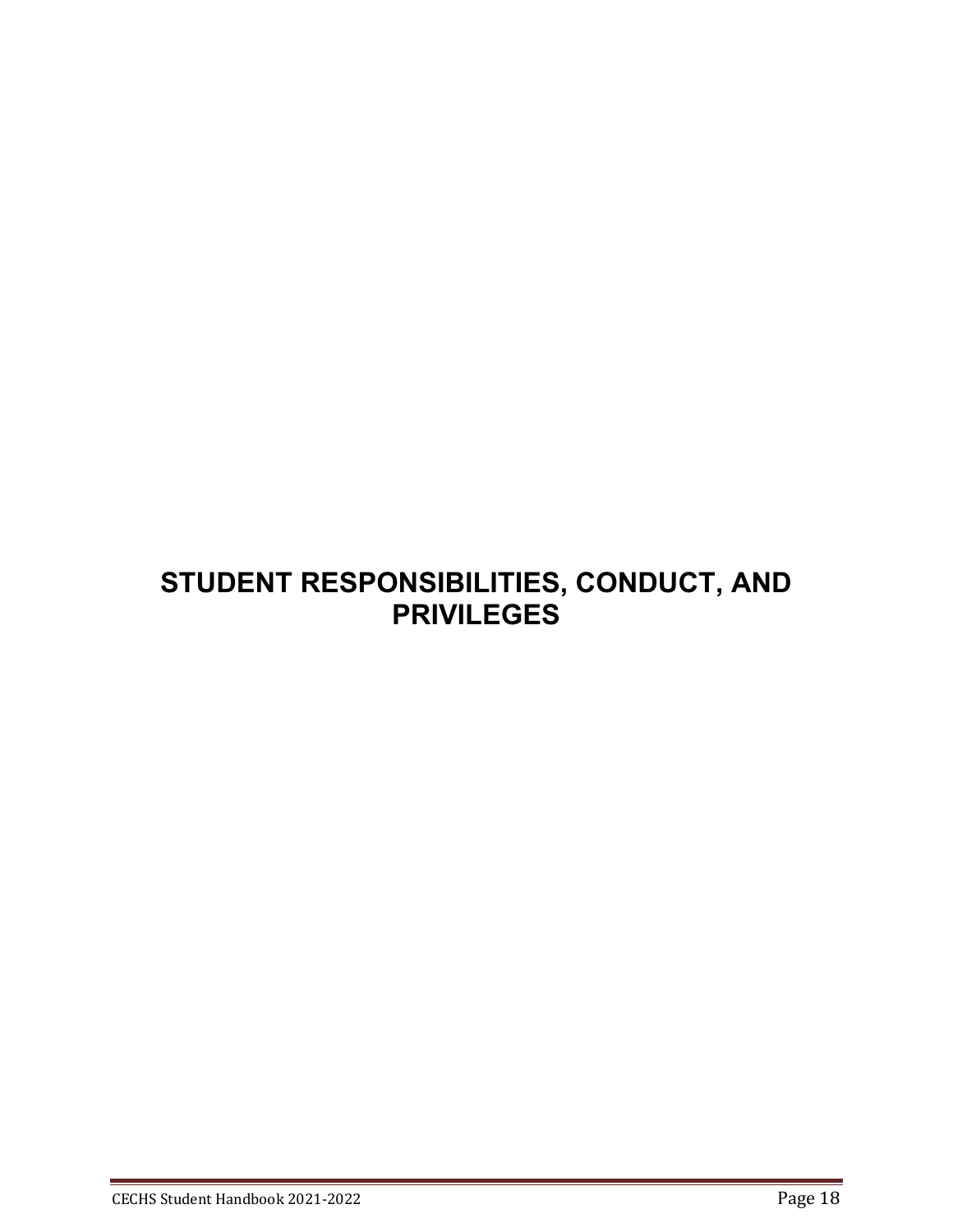## **HISD and CECHS Attendance Policy**

At *Challenge Early College High School,* we believe all students can be successful when everyone works together to increase attendance.

**Excessive absences can lead to loss of credit, even if a student has earned a passing grade.** Students must be in attendance for 90% or the instructional time offered to receive course credit.

#### *Students who are absent must present a written excuse from the parent, guardian or physician to the attendance office no later than three (3) days upon return to school*.

District policy states that parental notes do not excuse absences, but they provide a reason for campus consideration of excuse.

Additionally, district policy states that if a student misses 33% or more of a class period, they will be considered absent. Students are responsible for monitoring their attendance records for accuracy. Any discrepancies must be cleared within 1 week (5 school days).

To obtain a Verification of Enrollment (VOE), students must keep an attendance rate of 95% or higher without any NG's or loss of credit in any course.

Any concerns or questions regarding the attendance policy should be addressed with the attendance clerk or school administration.

### **Absences**

Students who have been absent must present a written excuse from their parent, guardian, or physician no later than three (3) days upon return to school. Notes are to be submitted and recorded in the Attendance Office (e-mails or faxes are accepted with a parent contact number).

- Excused absences include: Religious Holidays, personal illness, sickness or death in the family, quarantine, weather or road conditions making travel dangerous, participation in school activities **with permission of the principal**, juvenile court proceeding documented by a probation officer, approved college visitation, emergencies, or "any other cause acceptable to teacher, principal, or superintendent." (TEC 25.087)
- Absentee notes should include the following: dates of absence, reason for absence, signature of parent or legal guardian, phone number, student name, and grade level.
- College Visits will be approved through the College Access Coordinator's Office. Students will complete a College Visit form with the approved dates and parent signature. An official letter or agenda from the college should be turned into the Attendance Office upon return.
- It is the **student's responsibility** to ask the teachers for missing assignments and make arrangements to complete and submit missed assignments.
- Excessive absences may result in the revocation of campus privileges including but not limited to extracurricular activities, dances (both at challenge and outside campuses), and school-wide events.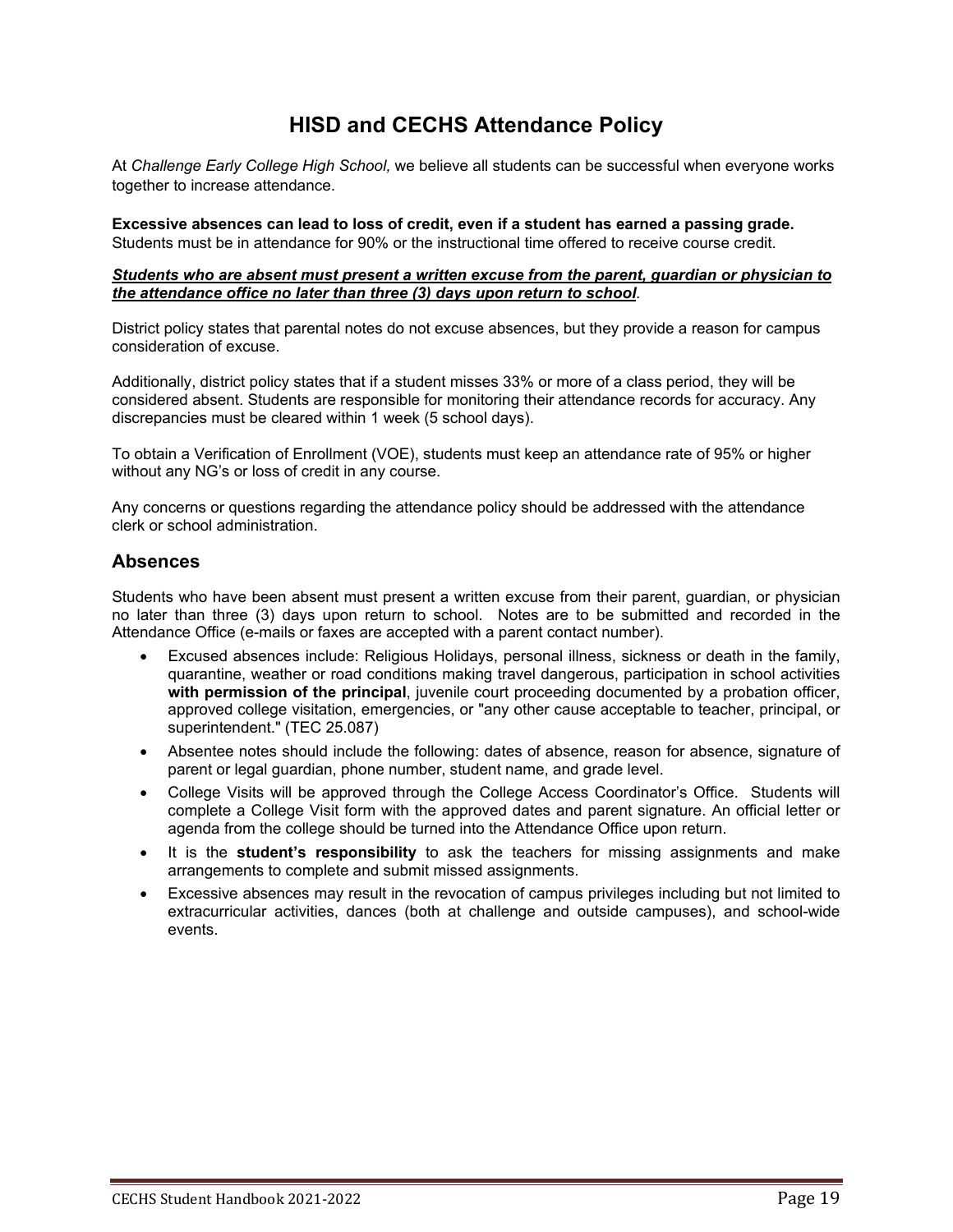## **ADA Attendance**

#### Monday – Thursday Attendance

Average Daily Attendance (ADA) will be taken each day at 9:45 a.m.

ADA is an official attendance for which CECHS receives funding from the state. Inaccuracy of this attendance calls into question CECHS' reputation with the state, can have serious legal repercussions, and effect CECHS' Exemplary rating.

#### **Failure of a student to follow the procedure** will result in

- discipline actions for truancy listed under the Attendance Policy in this handbook,
- loss of student privileges, and
- withdrawal from college classes.

Students found unable to follow this policy will be exited from CECHS and returned to their home school.

#### Friday Attendance

State required Average Daily Attendance (ADA) will be taken at 9:45 a.m. Students will follow their regular A/B-Day schedule. During those periods in which a student is assigned to a college class, the student should sign the attendance roster in the front office or report to the scheduled study lab.

### **Required Attendance in Class**

Secondary teachers check attendance each class period each day. **A student must be in attendance a minimum of 67% of a class period to be counted present.**

Absences for extracurricular activities do **not** count as absences as they apply to the HISD attendance policy unless a student accumulates more than five for one semester. If a student accumulates more than five absences for extracurricular activities for one semester in one class or subject, each absence over five becomes an **unexcused** absence, and these unexcused absences apply to the HISD attendance policy.

**Verification of Enrollment (VOE)** cannot be issued unless the student is in attendance for at least 90% of the days the class is offered. Texas Education Code §25.092

### **Unexcused Absences**

Repeated unexcused absences are a truancy issue. Failure to have a child attend school is a Class C misdemeanor, TEC 25.0951. Three unexcused absences will result in the following:

- loss of academic credit
- campus truancy meeting with grade level dean
- recommendation for Transfer Revocation
- denial of VOE
- HISD Court Referral

### **Truancy and the Courts**

Unexcused absences become a truancy offense and are reported to the court system according to HISD policy. A court case may be initiated against a student and their parents/guardian after at least three unexcused absences in a four-week period or at least 10 unexcused absences in a six-month period of the current school year. Parents will be notified by issuance of a **truancy letter**.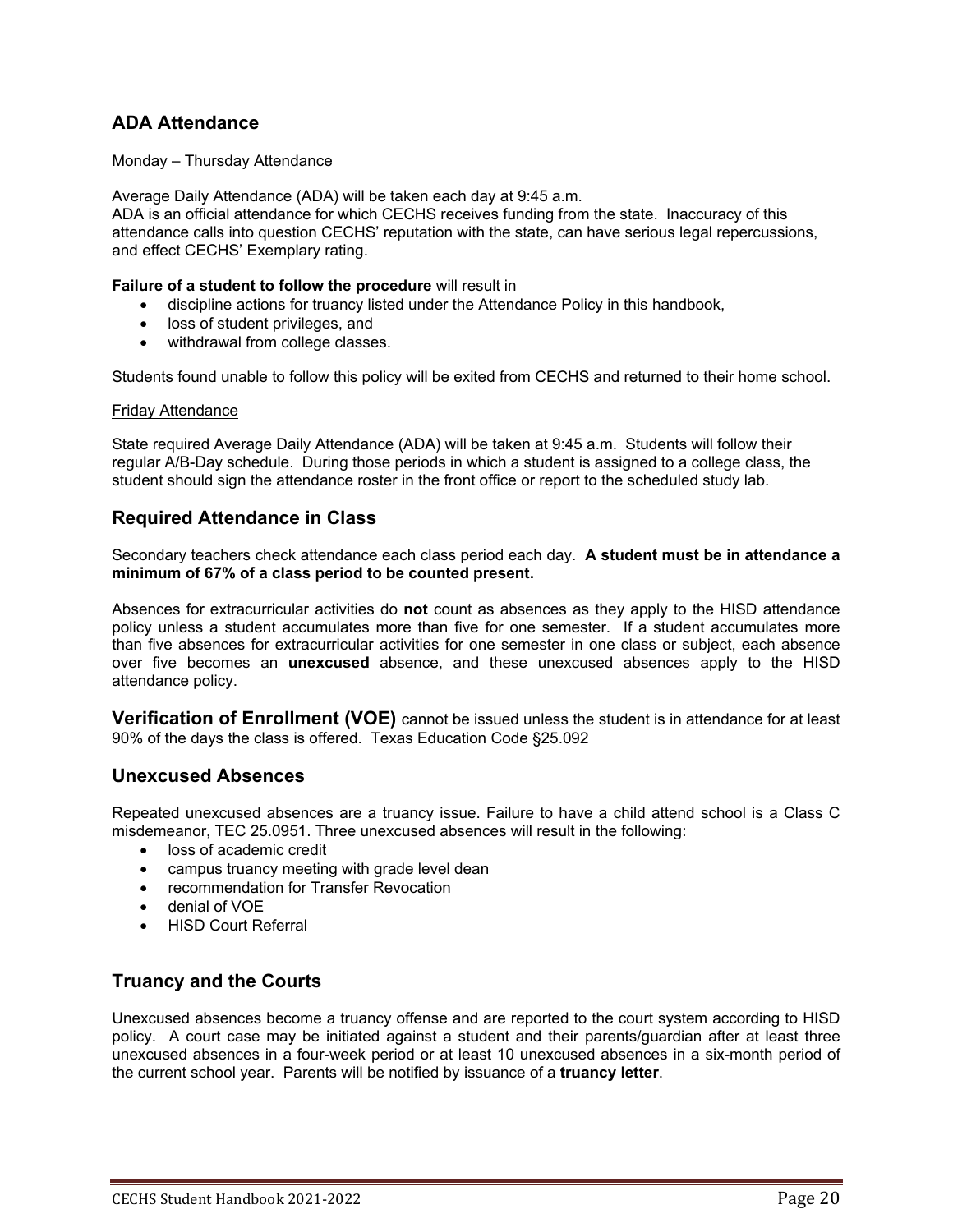## **Credit Appeal for Excessive Absences**

HISD policy states that a student may not be given credit for a class unless the student is in attendance for at least 90% of the days the class is offered.

To restore lost credit, the student must complete an assigned number of tutorials and/or community service hours (servicer hours are available to seniors only if tutorials are not possible). All excessive absence tutorials and/or community service hours must be completed and approved no later than the following semester (i.e., fall credit must be completed by the end of the spring semester; spring credit must be completed by the end of next fall semester).

If a student has excessive absences in more than one class, the student must complete tutorials and/or service hours for each class as follows:

- 3 absences 2.0 hrs
- 4 absences 2.5 hrs
- 5 absences 3.0 hrs
- 6 absences 3.5 hrs
- 7 absences 4.0 hrs
- committee decision

Credit Appeal forms will be available in the Main office and returned to your Dean or to the school Registrar. Student attendance will be assessed each nine-week period.

### **Skipping**

Class attendance in high school and college classes is mandatory and linked to a student's academic success. Truancy (failure to attend class) will be addressed with **serious consequences**:

- First incident of skipping may result in a three-hour detention and a phone call to parents.
- Second incident of skipping may result a one-day suspension and a parent conference with an administrator. During this conference, parents will sign a behavior contract.
- Further disciplinary action may result in failure to renew transfer to CECHS

### **Tardy Policy**

A student is counted tardy if he or she is not in the classroom at the assigned time. **If a student is 30 or more minutes late to class, they must be counted as absent.** Students who arrive late to class must check in with the Attendance Office to receive a permit to class. A tardy will be excused with a note if the reason falls under the excused absence guidelines (page 15). Please note that multiple (unexcused) tardies will result in the following disciplinary:

- 1<sup>st</sup> Tardy Verbal and written warning from teacher (documented and shared with Deans)
- $2<sup>nd</sup>$  Tardy Level 1 Teacher Consequences (i.e. parent contact)
- $3<sup>rd</sup>$  Tardy Level 1 Teacher Consequences (i.e. detention by teacher before or after school)
- $\bullet$  4<sup>th</sup> Tardy Referral to administrator

In the event of tardies related to weather or road conditions, students will be excused.

### **Student Check Out**

Any authorized person who is listed in Chancery will be allowed to check out students after 10:10 AM and before 2:45 PM. A photo ID will need to be presented at the time of check out.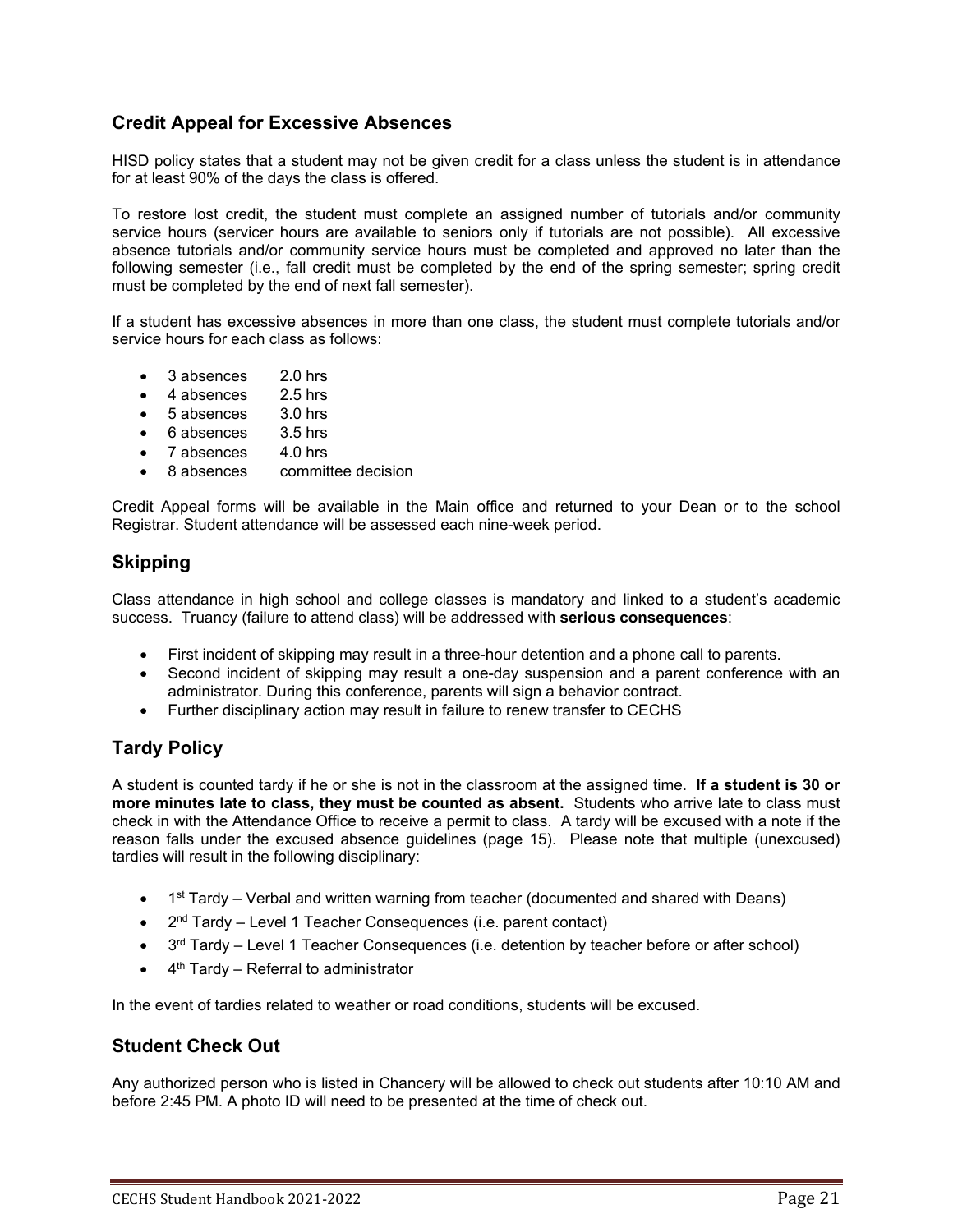## **Textbooks**

All students will be issued textbooks for the courses in which they are enrolled according to the teacher recommendation. Not all teachers will require a textbook be checked out for their classes. It is the responsibility of the students/parents to maintain the books in good order and turn them in at the appropriate time. There may be a small rental fee per college class/per semester for textbook usage. All college textbooks are to be returned to the bookroom at the end of each semester. The students will be held accountable for the books if they are lost or damaged. Payment plans for lost or damaged books are available, but the student may not have any previous open balances.

**Students are to return ALL textbooks and will be held financially responsible for all damaged/lost textbooks**. **Failure to return or pay the price of the books will result in withholding a student's records and forfeiting the right to free textbooks the following semester. (TEC 31.104)**

### **HCC Textbooks**

### **STUDENTS WHO FAIL TO ENROLL IN A COLLEGE CLASS WITH THEIR DEAN DURING THE SCHEDULED ENROLLMENT WEEK, WILL BE REQUIRED TO PURCHASE THEIR OWN COLLEGE TEXTBOOKS.**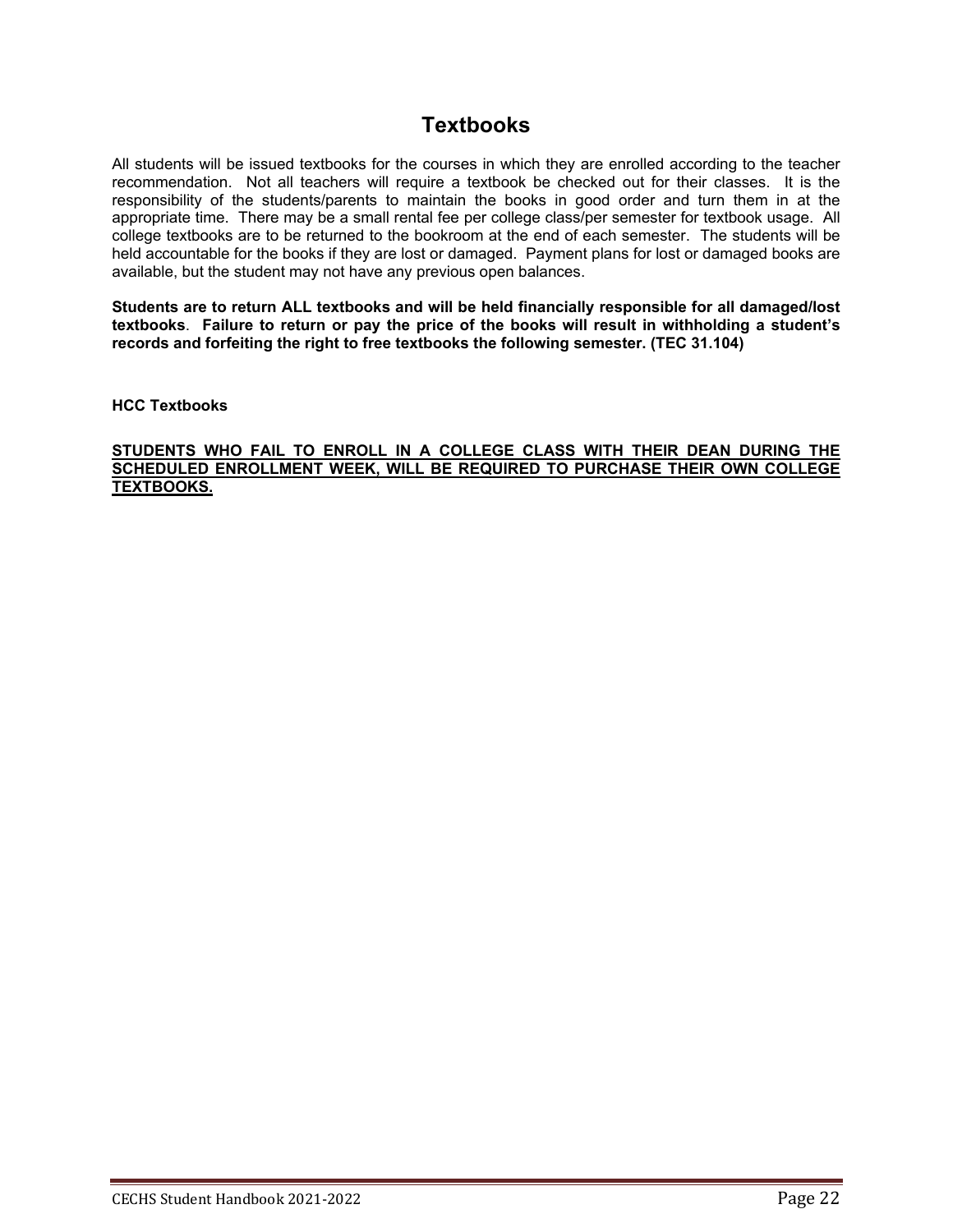# **CAMPUS LIFE**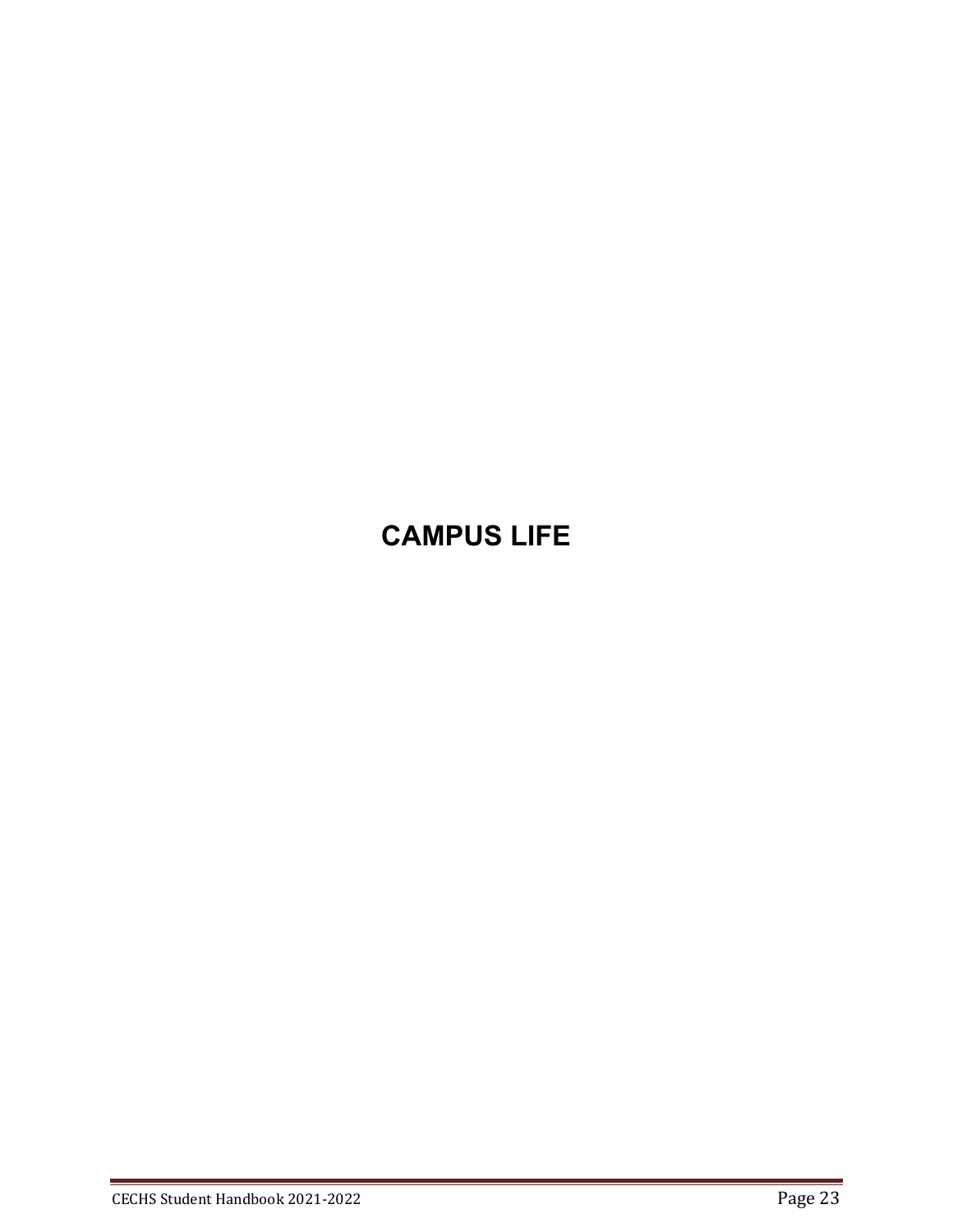## **Behavioral Expectations**

Challenge students share responsibility for maintaining a positive school climate both on the high school and HCC side. Self-discipline and integrity are essential characteristics of a college-ready student so the expectation is that our students will be able to demonstrate behavior and a level of maturity that reflects pride in being a part of our community.

On the Challenge campus this means there is an emphasis on building trust and respect in our relationships with one another.

The rights, rules, and guidelines found in the HISD Code of Student Conduct and HCC Student handbook will be observed. Violations that constitute misdemeanor or felony offenses will be addressed by the campus HISD officer.

| <b>CECHS VALUES</b>                                     | <b>EXAMPLES</b>                                                                                                                                                                                                                                                                                                                         | <b>NON-EXAMPLES/VIOLATIONS</b>                                                                                                                                                                                                                                                                                                                          |  |  |
|---------------------------------------------------------|-----------------------------------------------------------------------------------------------------------------------------------------------------------------------------------------------------------------------------------------------------------------------------------------------------------------------------------------|---------------------------------------------------------------------------------------------------------------------------------------------------------------------------------------------------------------------------------------------------------------------------------------------------------------------------------------------------------|--|--|
| <b>Relationships</b><br>Respect for self and<br>others  | $\triangleright$ Courtesy to classmates, teachers,<br>staff, and visitors<br>Following the Dress Code<br>⋗<br>Positive attitude<br>⋗<br>Speaking in a conversational tone<br>⋗<br>"Chill"/relaxed environment                                                                                                                           | Disrupting class<br>≻<br>Defiance or disrespect (verbal, visual, or<br>➤<br>physical) toward school personnel<br>Public Displays of Affection<br>⋗<br>Sexual harassment<br>↘<br>Fighting, stealing<br>⋗<br>Public use of profanity<br>➤                                                                                                                 |  |  |
| <b>Relationships</b><br>Tolerance                       | Valuing differences<br>⋗<br>Listening without judgment<br>⋗<br>Supporting each other<br>⋗<br>Acceptance for all without regard to<br>⋗<br>race, gender, religion, sexual<br>orientation.                                                                                                                                                | Verbal or physical abuse of others based<br>≻<br>on race, religion, national origin,<br>disability, physical/personal appearance,<br>or sexual orientation<br><b>Bullying</b><br>⋗<br>Cyber-Bullying<br>↘                                                                                                                                               |  |  |
| <b>Rigor</b><br>Work ethic<br>Academic integrity        | Studying<br>➤<br>Completing Assignments on time<br>⋗<br>Attending tutorials<br>⋗<br>Taking the most rigorous coursework<br>⋗<br>available, including AP course and<br>Dual Credit classes                                                                                                                                               | Plagiarism (claiming credit for work<br>≻<br>which is not one's own)<br>Copyright violations (downloading music,<br>$\blacktriangleright$<br>videos, games, or other materials)<br>Cheating (tests, homework)<br>➤<br>Not enrolling in HCC classes<br>➤                                                                                                 |  |  |
| Relevance<br>Social responsibility<br>Service to others | Mature/Independent students<br>➤<br><b>Community Service Volunteers (on</b><br>➤<br>and off campus)<br><b>Striving/Active learners</b><br>⋗<br>Cooperative and supportive of each<br>➤<br>other<br>Trustworthy<br>➤<br><b>Student Voice</b><br>Ethically responsible citizens<br>Success in Higher Education<br>Productive citizens and | Dependent and reliant on others<br>⋗<br>No follow through<br>⋗<br>Minimal efforts and expectations in class<br>⋗<br>Uncooperative<br>⋗<br>Selfish<br>↘<br>Defacing school property or littering<br>⋗<br>Possessing, selling, or using drugs,<br>➤<br>tobacco, alcohol, and/or other controlled<br>substances<br>$\triangleright$ Possession of a weapon |  |  |

**\*Cell phones and other electronic devices (including but not limited headphones) are not permitted and should not be used during instructional time without the express permission and supervision of the teacher, or during passing periods. A \$15.00 fee is required for any student who has a device confiscated. A second offense will result in disciplinary action and a \$15.00 fee.**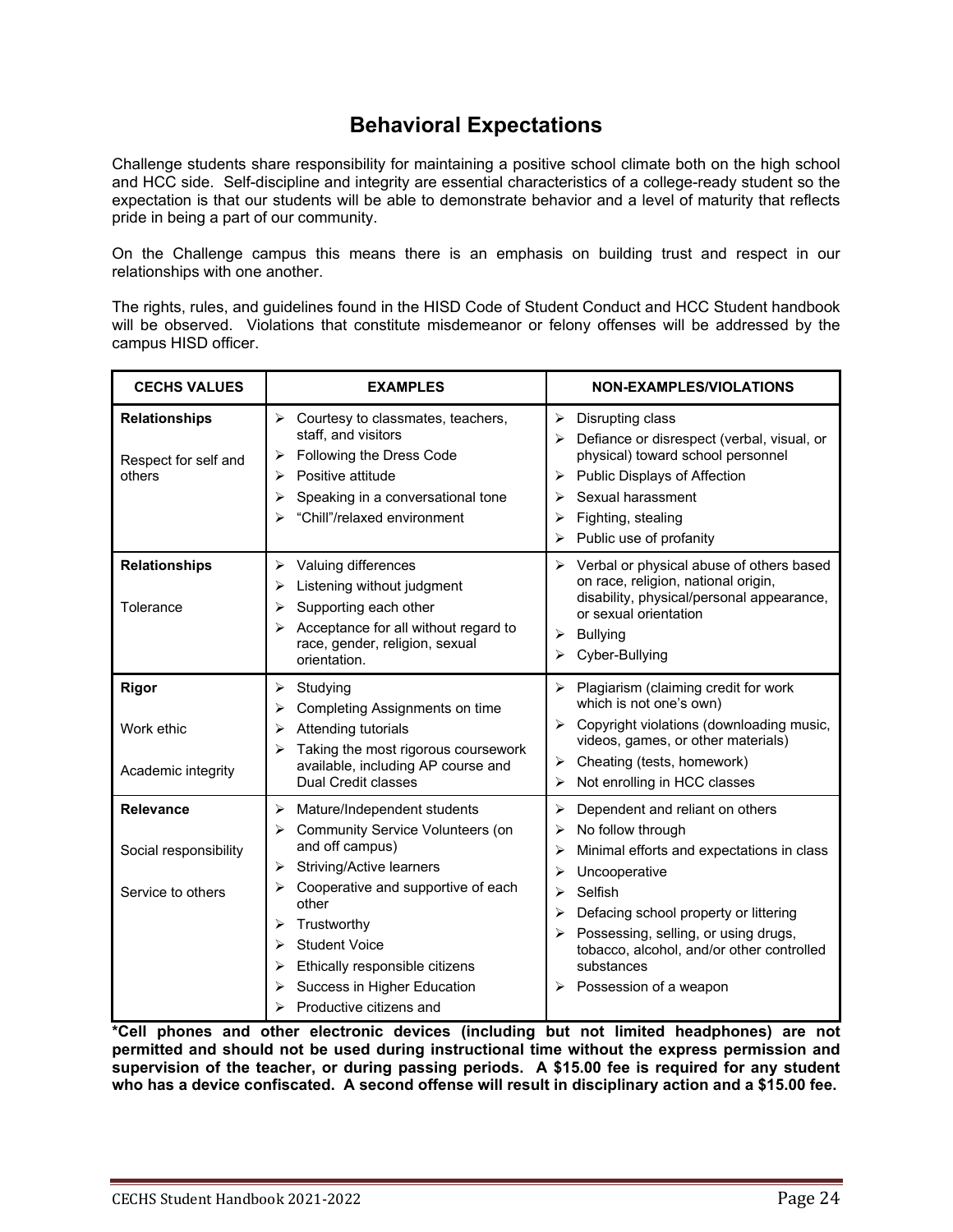## **Privileges**

Challenge students are allowed significant freedoms as part of their enrollment in an early college. This freedom comes a great deal of responsibility and some restrictions that are designed to maintain a strong working relationship with HCC and to protect the safety and well-being of our students. Privileges, for the most part, are based on grade level, academic performance, and social responsibility.

The following outline should guide Challenge students in understanding their privileges:

- **All** Challenge students are encouraged to ask questions, engage in healthy discussions around social issues and their education, and participate fully in campus life.
- **All** Challenge students who have conflicts with students or adults may have them resolved through a clearing (mediation) by a designated teacher or staff member.
- **All** Challenge students may use computers to research or complete class assignments (based on teacher and Acceptable Use Policy [AUP] requirements).
- Juniors and seniors have full access to HCC including the campus bookstore and library.
- Seniors will be granted off-campus privileges for lunch time only based on behavior, academic standing, and documented parental permission.
- *All students enrolled in a college-course on the HCC side must follow the same behavioral and academic standards expected on the Challenge side.*
- Sophomores may be on the HCC side if enrolled in a college class but are **not allowed** in the bookstore (use of the library requires a teacher's note and assignment).
- *Freshmen are prohibited on the HCC side unless accompanied by a CECHS teacher.*

### **Acceptable Use Policy for Computers**

Access to your HISD/HCC computer resources is a privilege, not a right. Failure to comply with the guidelines set out in the AUP Contract may result in suspension of access or termination of privileges and other disciplinary action consistent with District policies. Student users should refer to the Student Code of Conduct for a detailed description of the consequences of improper use of the computer system.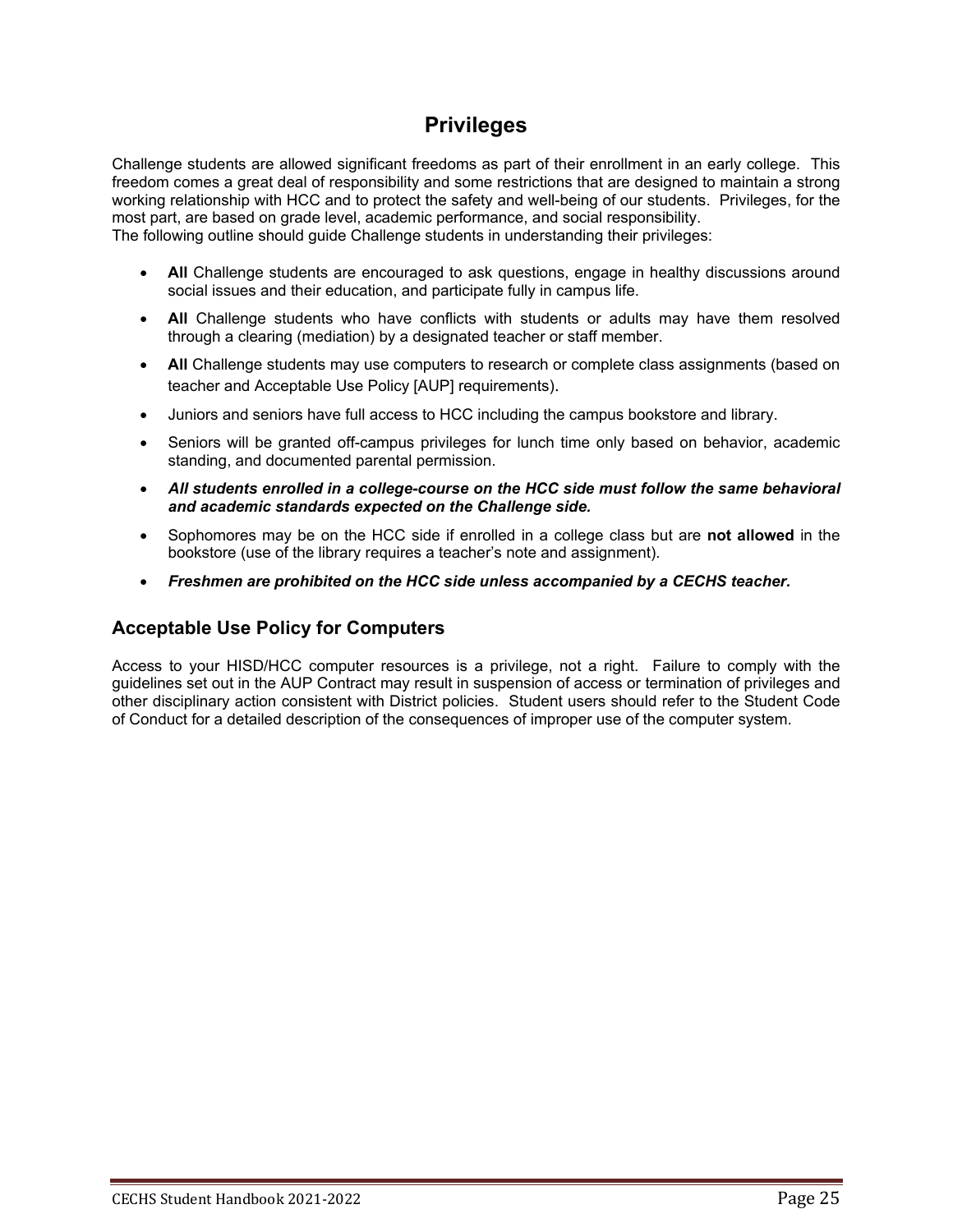### **Senior Week**

Senior Week is only for Challenge ECHS students classified as Seniors. Seniors are students who will meet graduation requirements at the end of the spring semester and have met all graduation requirements.

#### *Under no circumstance, will paid senior dues be refunded to students who are unable to participate in senior week activities for any reason.*

Seniors must meet the requirements listed below before participating in senior week. In addition, administrators will approve the final list of participants.

#### Academic

- Graduating seniors must meet all credit requirements for graduation and currently be passing all HCC and CECHS classes.
- Students must complete ALL coursework required for graduation NO LATER than the Monday prior to senior week.
- Students must obtain teachers' permission to miss high school classes during senior week.

#### Attendance

- Students must complete credit appeal for any loss of credit due to absenteeism NO LATER than the Monday prior to senior week.
- Students MUST NOT have more than two unexcused absences or truancy letter on file (see Attendance Policy) **at any time during their senior year**.

#### Discipline

• Students must not have a engaged in a Level 3, 4, or 5 violation of the Student Code of Conduct at any time during their senior year.

#### Community Responsibilities (completed prior to senior week)

- Senior dues are paid
- Textbook fees are current
- Senior exhibition project is complete
- Parent permission is obtained
- College application and documentations submitted to College Access Coordinator
- Community Service log completed and submitted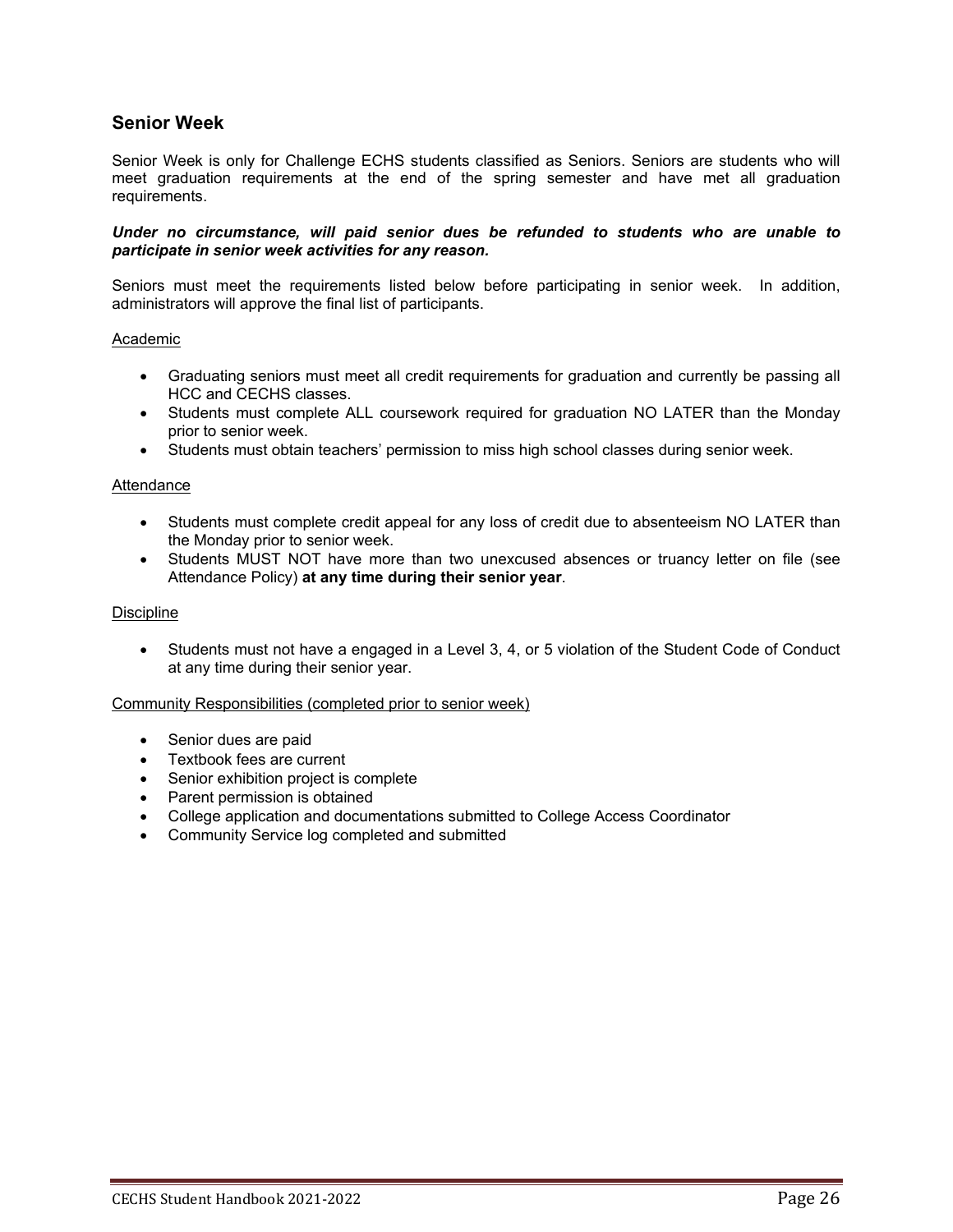## **Dress Code**

The Challenge Early College dress code is established to

- teach appropriate dress and grooming,
- instill discipline.
- prevent disruption,
- avoid safety hazards,
- teach respect for authority, and
- provide a positive, productive learning environment in both high school and college classes.

The Administration expects students to give proper attention to personal cleanliness and to wear clothes that are suitable in our community and the HCC community.

The following are defined as **inappropriate** dress for a Challenge student; however, other violations may exist that are not listed:

- shirts or other articles of clothing that expose the abdomen
- blouses or dresses cut low and exposing cleavage
- blouses or dresses that are strapless, have spaghetti straps, racer backs or are halter tops
- shorts, skirts, dresses, or slits shorter than the tip of the student's middle finger when arms are extended straight down
- gym clothes including but not limited to spandex, workout shorts, shower shoes, etc.
- bedroom clothing
- exposed undergarments
- pants that are not appropriately sized and are worn below waist level
- head coverings of any type inside the building (unless it is a documented religious or medial garment)
- sunglasses inside the building
- bare feet
- flip flops (this means any footwear that could constitute a tripping hazard)
- shirts and/or accessories that promote drugs, alcohol, violence, weaponry, gangs, sex, tobacco usage, or profanity
- any hair, makeup, or clothing that is a distraction to teachers, students, or staff
- dresses or skirts that are fitted or contoured to the body
- pants with elastics at the bottom
- joggers

*School administrators will make final determinations on dress code issues.*

#### **Enforcement**

This policy shall be enforced uniformly and fairly by the faculty and administration. Campus administration may use reasonable disciplinary tools to enforce this policy including requiring a student to change clothes, student and parent conferences, detention, etc.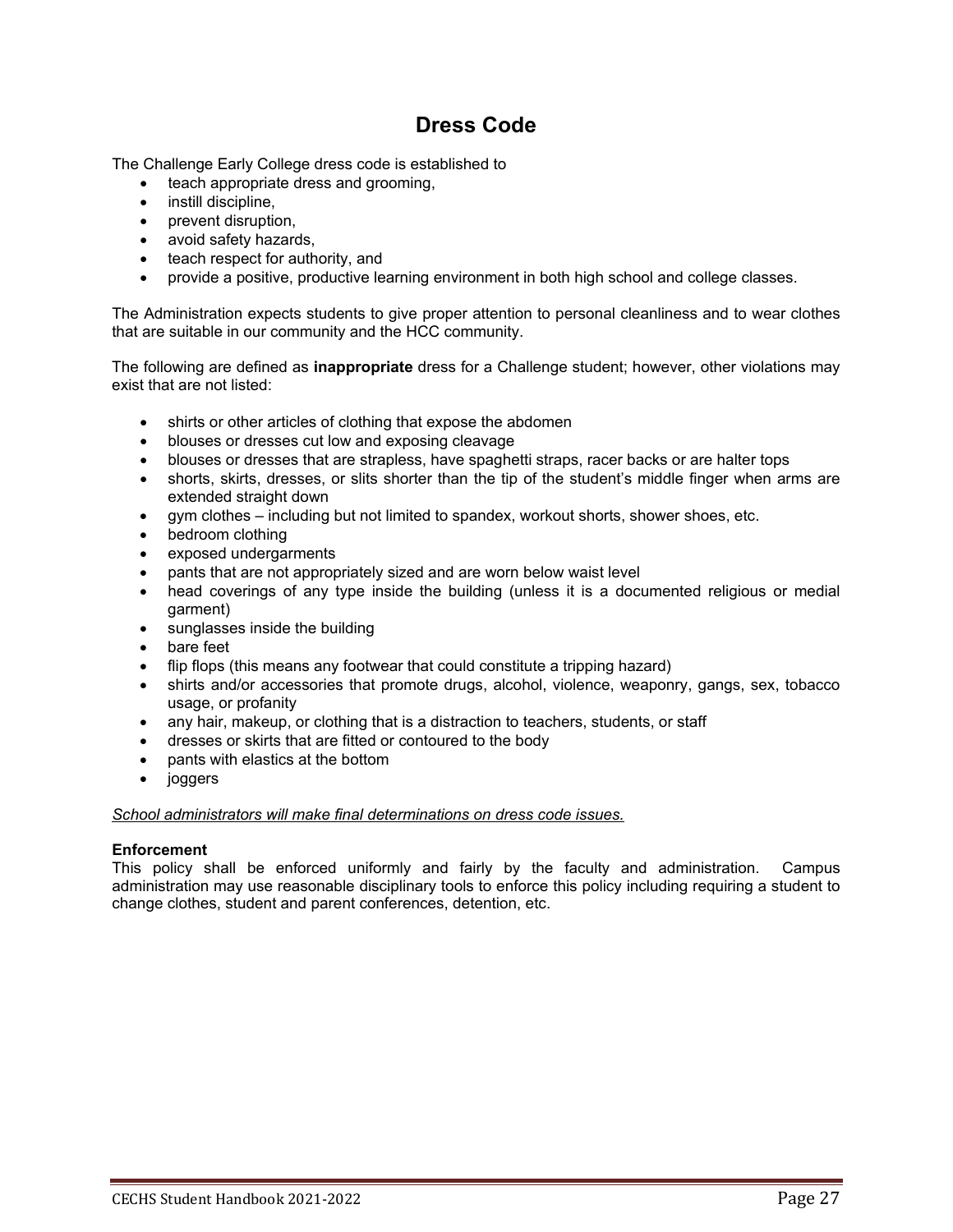## **Advisory Program**

The Challenge Early College High School Advisory program is the cornerstone of our school. It is based on the idea of the three pillars supporting our school: Relationships, Rigor, and Relevance.

Our Advisories are not "home room", rather, they are considered "families". In our system the students are meant to enter a "family" as freshmen and are then supported by the "family" as they take their college classes. In that Advisory Family the teacher or the other adult is the one person the student sees every day; this person, along with their student facilitators, are their advocates, mentors, and tutors.

Student facilitators each take a Leadership Class and on Monday and Wednesdays and lead the activity in their Advisory. Activities focus upon topics such as self-esteem building, team building, academic skills, and life skills. The teacher serves as a participant rather than a facilitator of these activities. The Advisory program at Challenge Early College High School fosters a student voice and student leadership with the teacher as a guide.

This system, we believe, allows us to be rigorous in our academics. Additionally, having student facilitators adds to the relevancy of what we do.

## **Student Office Workers and Teacher Assistants**

To prevent interference with scholastic achievement, all students working in the office or as teacher assistants must

- be responsible, reliable, and mature
- have an overall 3.0 grade point average, and
- no conduct grade of P or U.

The student will be removed from duties and assigned to study hall for serious infraction of the school rules or failure to improve either the GPA or conduct grade. **Special emphasis in dress and behavior of office workers should be given as they are the first impression visitors to our campus may have.**

## **Class Officers**

To obtain the best possible student leadership and to prevent interference with scholastic achievement, all students serving as a class officer must

- have an overall 3.0 grade point average and
- no conduct grade of P or U.

The position shall be relinquished for serious infractions of the school rules or failure to improve either the GPA or conduct grade. In the event a class officer is determined ineligible, the officer below them in the leadership hierarchy will be promoted.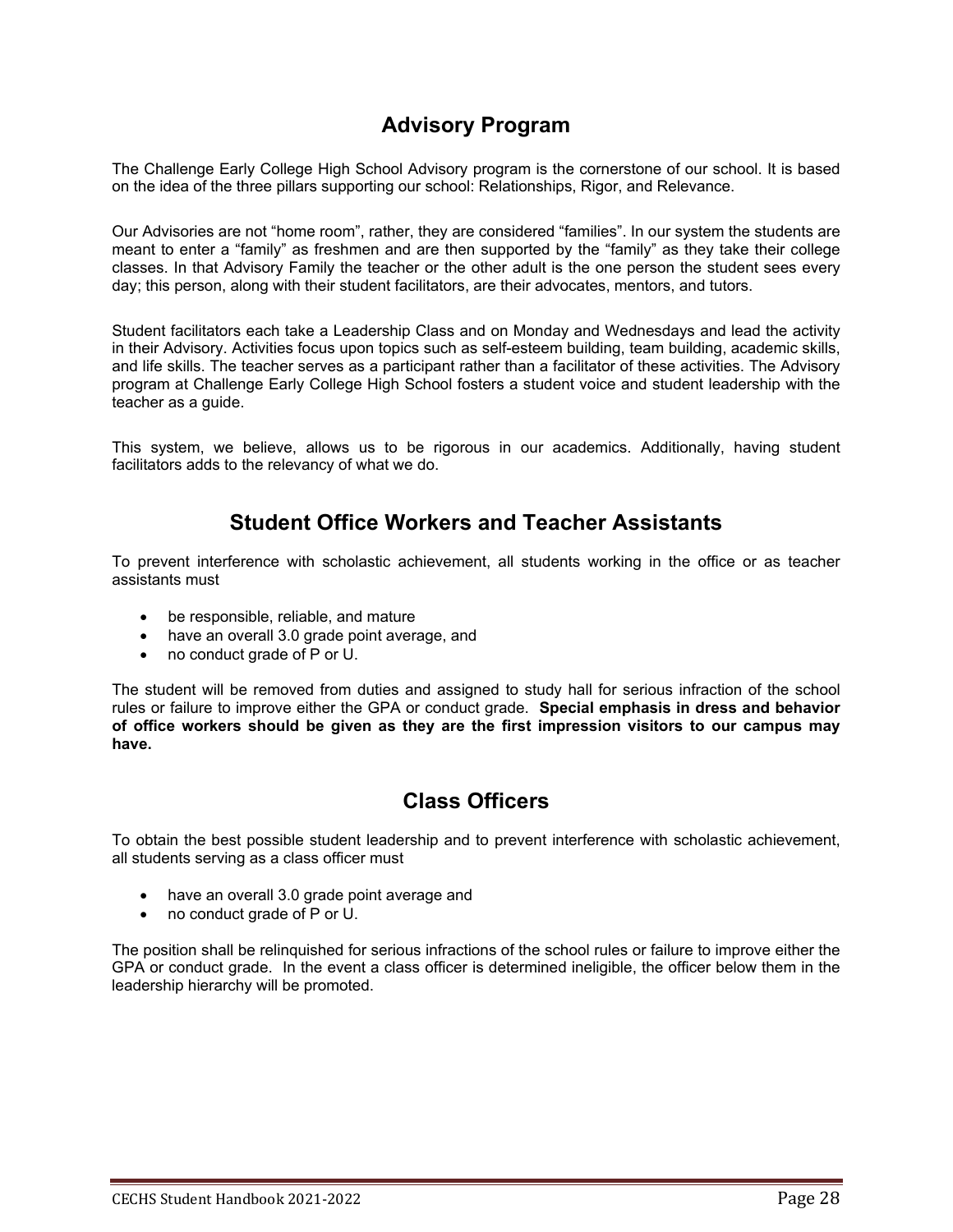## **Extra-Curricular Activities**

School districts shall not schedule, nor permit students to participate in, any school-related activities on or off campus that would require, permit, or allow a student to be absent from class in any course more than

- 10 times during the school year (full year course), or
- 5 times during one semester.

To participate in any extracurricular activity, a student must be passing all subjects as indicated by nineweek performance reports. This includes all advanced level course work at Challenge Early College High School.

## **National Honor Society**

- The purpose of this organization shall be to create enthusiasm for scholarship, to stimulate a desire to render service, to promote leadership, and to develop character in the students of secondary schools.
- Membership in local chapters is an honor bestowed upon a student. Selection for membership is by a Faculty Council and is based on outstanding scholarship, character, leadership, and service. Once selected, members have the responsibility to continue to demonstrate these qualities.
- Membership shall be known as active, honorary, and graduate. Active members shall become graduate members at graduation. Graduation members shall have no voice or vote in chapter affairs.
- The Faculty Council shall reserve the right to award honorary membership to school officials, principals, teachers, NHS advisers, adults, students with disabilities, or foreign exchange students in recognition of achievement and/or outstanding service rendered to the school in keeping with the purposes of the National Honor Society. Honorary members shall have no voice or vote in chapter affairs.
- Candidates become members when inducted at a special ceremony.
- Members who are seniors in good standing are eligible to be nominated by their chapters to compete in the National Honor Society Scholarship Program.
- Members who resign or are dismissed are never again eligible for membership or its benefits.
- To be eligible for membership the candidate must be a member of those classes (sophomore, junior, senior) designated as eligible in the chapter bylaws. Freshmen (ninth graders) are not eligible.
- Entry into the National Honor Society is not only based on strong academic showing but social action as well. It is recommended that students get involved with volunteer work as well as in school and out of school organizations to be considered in their application process.
- For National Honor Society the minimum GPA requirement is a 3.7.
- The application, selection, and induction ceremony will take place in the fall.

If an NHS member is unable to fulfill the responsibilities of membership, probation, suspension, or dismissal by the Faculty Council will occur.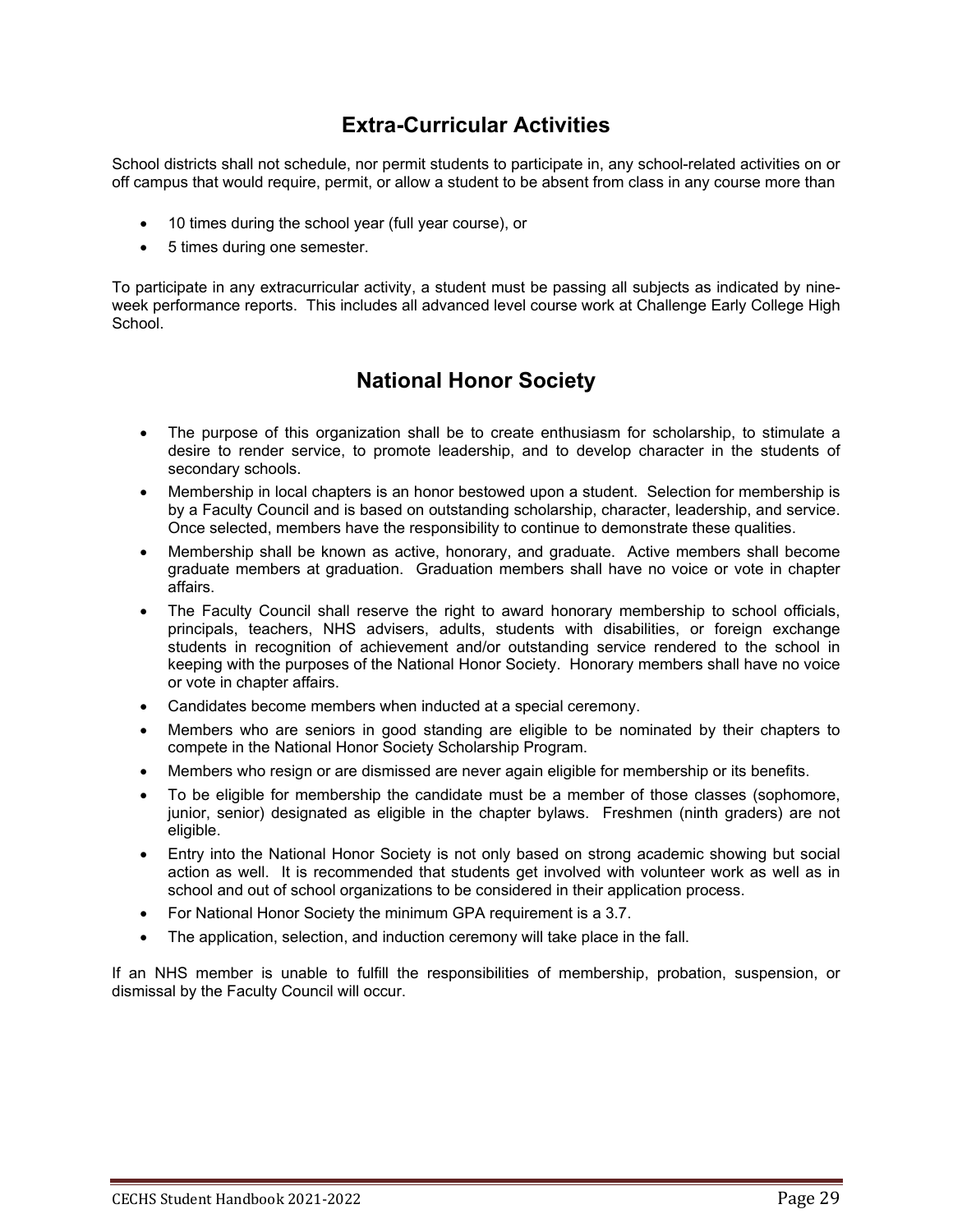## **Library**

Juniors and seniors have full use of the HCC library. Library privileges for freshmen and sophomores during school hours are restricted and require supervision of a Challenge faculty or staff member. At all times Challenge students who use the HCC library or computer lab must behave as college students and abide by the Acceptable Use Policy contract rules.

## **Homework Requests**

Homework may be requested from the main office once a student has been ill for two full days. Please allow twenty-four (24) hours for make up work to be gathered. If your response is not met in a timely manner, please contact the teacher or grade level dean. Parents and students may also contact teachers by phone or email.

## **Registrar and Student Information Specialist Requests**

All information must be requested in writing. Requests for **VOE**'s (Verification of Enrollment) and school records will generally take two or more school days to prepare. All requests will be available for pick up in the main office.

## **Health Services**

#### School Nurse:

Challenge has a school nurse to assist students during school hours. This staff member is a valuable resource for those occasional illnesses and health topics of special interest to adolescents. Students must receive permission from their class teacher or dean to visit the nurse during instructional time. Students with ongoing medical needs must arrange times with the school nurse to accommodate those needs.

#### Immunizations:

All students are required to have current and updated immunizations as required by law. It is the responsibility of the student and parent to provide the school with an accurate immunization record. A student may not be allowed to attend school without these state mandated immunizations. Exclusion from compliance is allowable on an individual basis for medical conditions and religious conflicts. Students falling into these categories must submit affidavits as specified in the law.

### Medication at School:

Students should not bring medication to school without consulting with the school administration. Medications shall be administered only by employees designated by the principal. Administration of medication is allowed only with physician and parental permission. The parent must sign form 40.3740, which can be obtained from the main office. The physician can sign the form or attach a statement. This must be on file before the medication is administered. Students found in possession of prescription or over the counter medications without the proper form on file may be subject to disciplinary action as stated in the HISD Student Code of Conduct.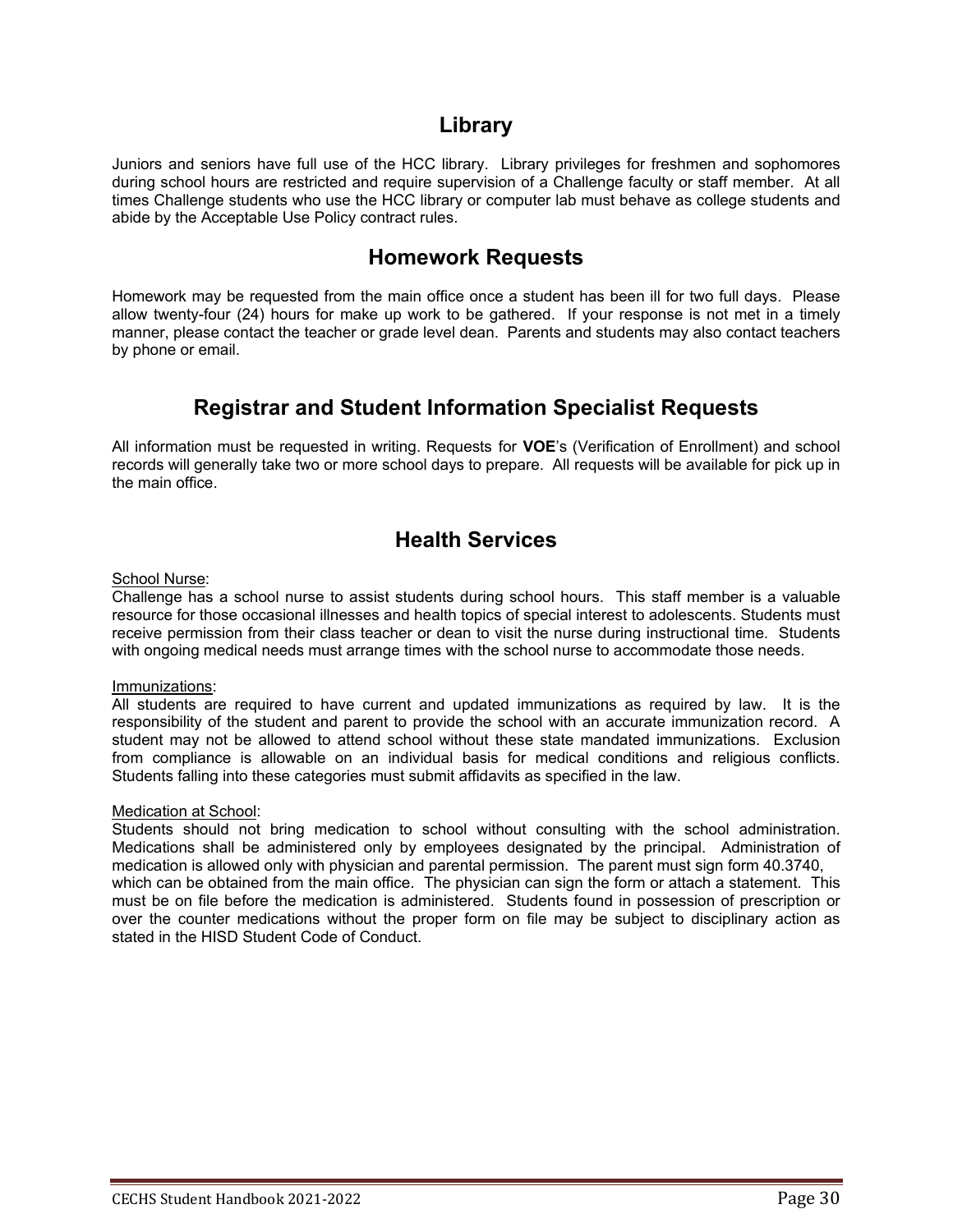## **Messages From Parents to Students**

### *\*\*\*PARENTS SHOULD NOT CALL OR TEXT A STUDENT'S CELL PHONE DURING SCHOOL HOURS. CELL PHONE USE IS PROHIBITED DURING INTRUCTION TIME, UNLESS EXPRESSLY PERMITTED BY TEACHER, AN WILL RESULT IN CONFISCATION AND A \$15 FINE. \*\*\**

In case of an emergency, parents should call the main office and have a message sent to the student. To avoid unnecessary classroom disruptions, the urgency of the message will determine the time of receipt.

## **Personal Property Protection**

- The Challenge community would like to assume that all students will respect other people's property, but unfortunately, that is not always the case. Occasionally, property is stolen or vandalized. Students are responsible for protecting their personal property from theft and vandalism. The school is not responsible for the security of personal property.
- Backpacks and personal belongings should not be left unattended. Lockers and bikes should be secured at all times. Students are responsible for providing their own locks for bicycles and lockers.
- Reports of theft or vandalism should be reported immediately to a Dean, another administrative staff member, or the campus police officer. The school will investigate all reports of theft. Students are encouraged to file police reports if a bike or car has been vandalized. Recovered goods will be returned to their rightful owner.
- Students caught stealing or vandalizing school or personal property will be subject to the appropriate disciplinary consequences and restitution. A police report will be made.

## **Visitors to School**

Persons who are not students at Challenge, nor school employees, and who do not have official business at school, are not to be present on campus during school hours, including lunch and breaks. All visitors must first sign-in at the main office upon arrival.

Houston Independent School District students may not be present at a school site other than their own during the school day (30 minutes before or after school, lunch, breaks, and at school-related events) without prior approval of the school of residence and the home school administrator. A student's unapproved presence will be deemed as trespassing and may be subject to punishment under the law. The students' school will also be notified and forced to review the case administratively.

## **Parking on Campus**

Students who have a driver's license may park on campus in accordance with state law and HCC regulations. All cars must have:

- current vehicle registration,
- current state inspection, and
- insurance.

Challenge ECHS students are not allowed to use the parking garage. All parking regulations of the HCC System must also be followed.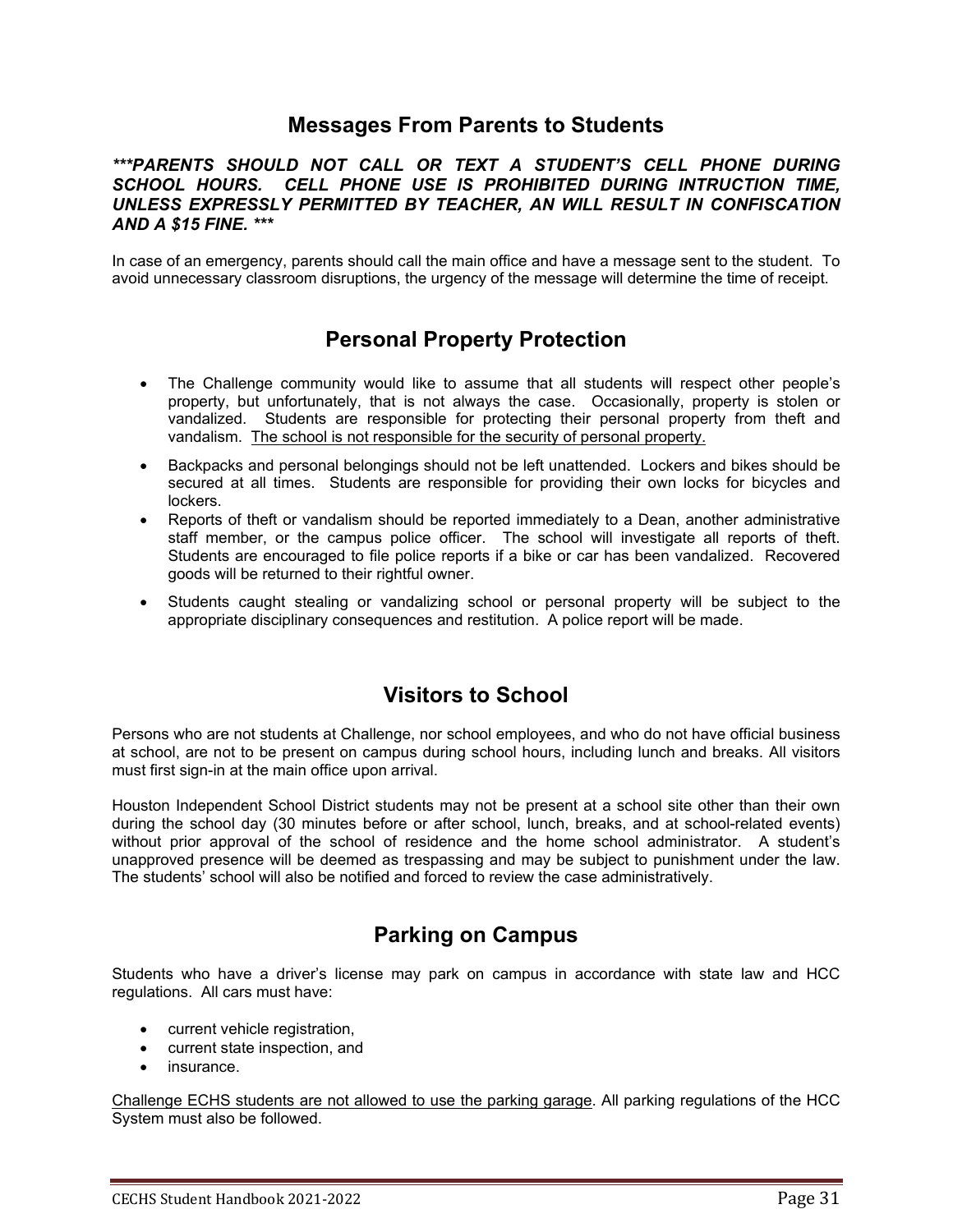### **CHALLENGE EARLY COLLEGE HIGH SCHOOL ENTRANCE AGREEMENT**

### Mission Statement

Challenge Early College High School (CECHS) will focus on relationships, relevance, and rigor in order to graduate confident, ethically responsible, lifelong learners who are prepared to succeed in postsecondary education and be productive citizens in our world.

### Student Expectations

As a Challenge student I understand that I will be required to take the following courses, exceeding the HISD Graduation Requirements:

- Electives under English/Language Arts/Writing (Creative Writing, Media Literacy, etc.)
- Course work that is aligned with receiving an Associate's Degree from Houston Community College.
- All advanced curriculum and Advanced Placement (AP) and Dual Credit courses
- Career & Technology Education (CTE) courses
- College Guidance in 11<sup>th</sup> and 12<sup>th</sup> grade, and a leadership course in 12<sup>th</sup> grade (AP Capstone or GTIS placed by the Dean)

### As a Challenge Student, I understand that I am required to:

- Submit "official" documentation of middle or high school final report card, standardized test documentation, and any special education or 504 services provided in my previous school
- Maintain a minimum **70%** in each HISD course and GPA minimum of **3.0** at HCC and CECHS. If necessary, I will attend academic tutorials four hours per week as *required for academic probation. Failure to adhere to these expectations* may *require the student's transfer be denied for the upcoming school year.*
- Be seated and prepared to learn at the assigned start time of each class; tardiness will result in missed knowledge and disciplinary action
- Pass all sections of the college entrance exam by the end of 10<sup>th</sup> grade,
- Demonstrate the ability to be an independent worker: i.e.: able to keep track of assignments, turn in assignments on time, on the day and class period due; and work on grade level in all content areas prior to concurrent college course assignment
- Maintain satisfactory attendance; Ninety-six (96%) percent or better.
- Take any and all courses assigned by my dean and/or the registrar.
- Take all AP and Dual- Credit courses assigned by my dean and/or registrar, remain enrolled from beginning to end, and take the AP Exam for all enrolled AP courses, and in my native language.
- Attend tutorials for any class that I fall below an 80 average.
- Replace lost or destroyed property: Example: school equipment, textbooks and supplies
- Honor the rules and accept the consequences listed in the CECHS Student Handbook
- Abide by the CECHS standard dress code
- Behave maturely and respectfully, cooperating with teachers, CECHS staff, HCC staff, visitors and peers at all times
- Any discipline infraction(s) of a Level 3 or higher of the Student Code of Conduct will result in an automatic non-renewal of the student's transfer and an assignment to an alternative educational program for the remainder of the current school year.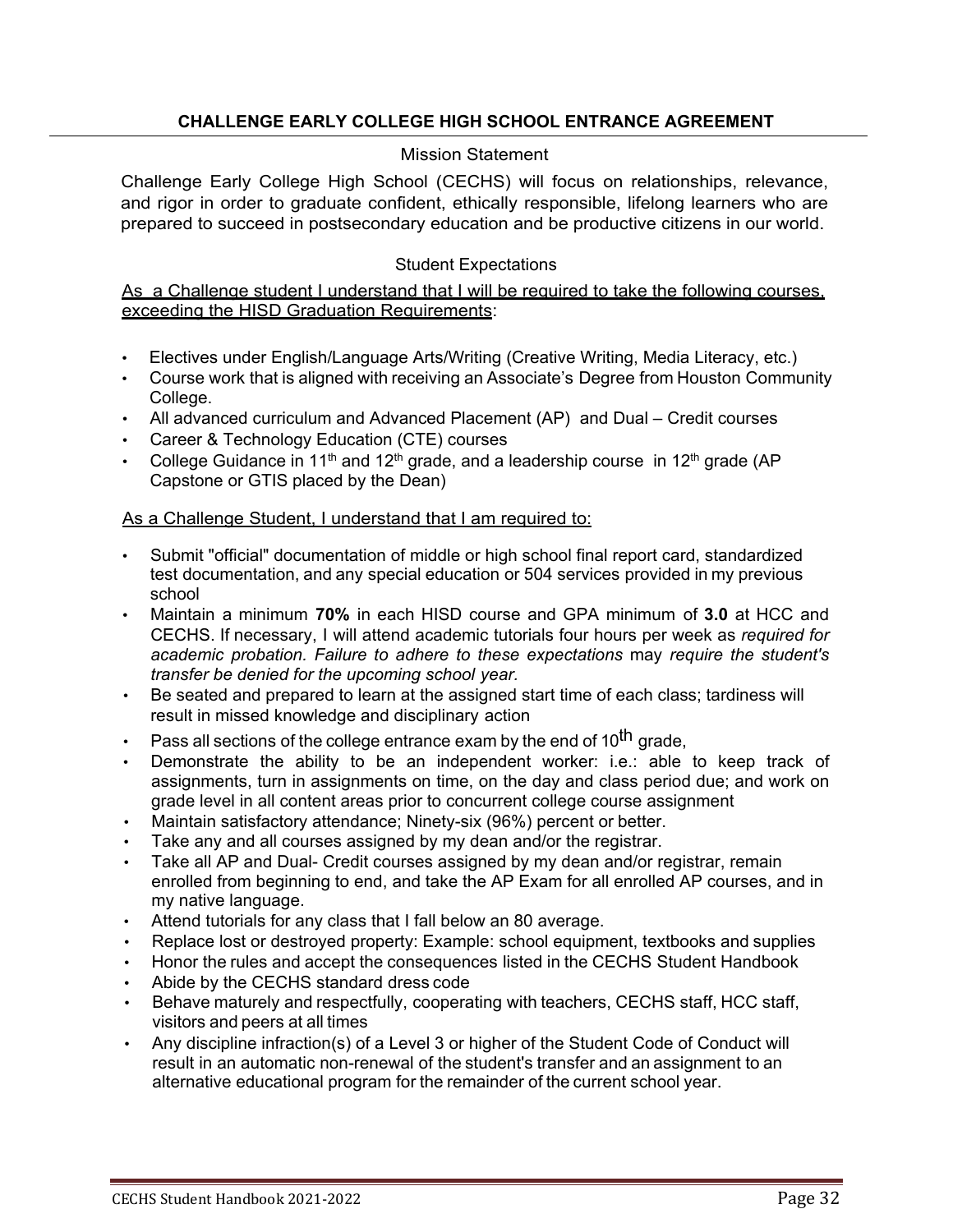As a CECHS parent, I understand and support:

- The commitment my child and I have made, and I support his/her efforts in attending Challenge Early College High School
- That there is a textbook usage fee required for each concurrent college class.
- That if my child has to repeat a college course for any reason (i.e. failure, attendance issues, non-compliance with course requirements), I will be responsible for payment of the second enrollment.

That it is my responsibility to provide transportation for my child to school no later than 7:50 a.m. and from school by 4:30 p.m. daily as there is no assigned adult supervision for students before 7:30 a.m. and after 4:30 p.m.

• That parents/guardians must agree to meet with faculty/administrative/staff if asked for scheduled meetings to review academics, social/emotional needs, discipline, attendance or other issues pertaining to the student.

**As parent and student, we both hereby acknowledge receipt of the Student and Parent Handbook, and understand that we are responsible for complying with all of its guidelines. This handbook is located on the Challenge website at**  <http://tinyurl.com/CECHS-HB20-21> .

Failure to meet the stated expectations will result in placement on a growth plan. **If the student has not made reasonable progress by the end of the 3rd grading cycle, a student will be denied a transfer and returned to his/her zoned school at the close of the school year.**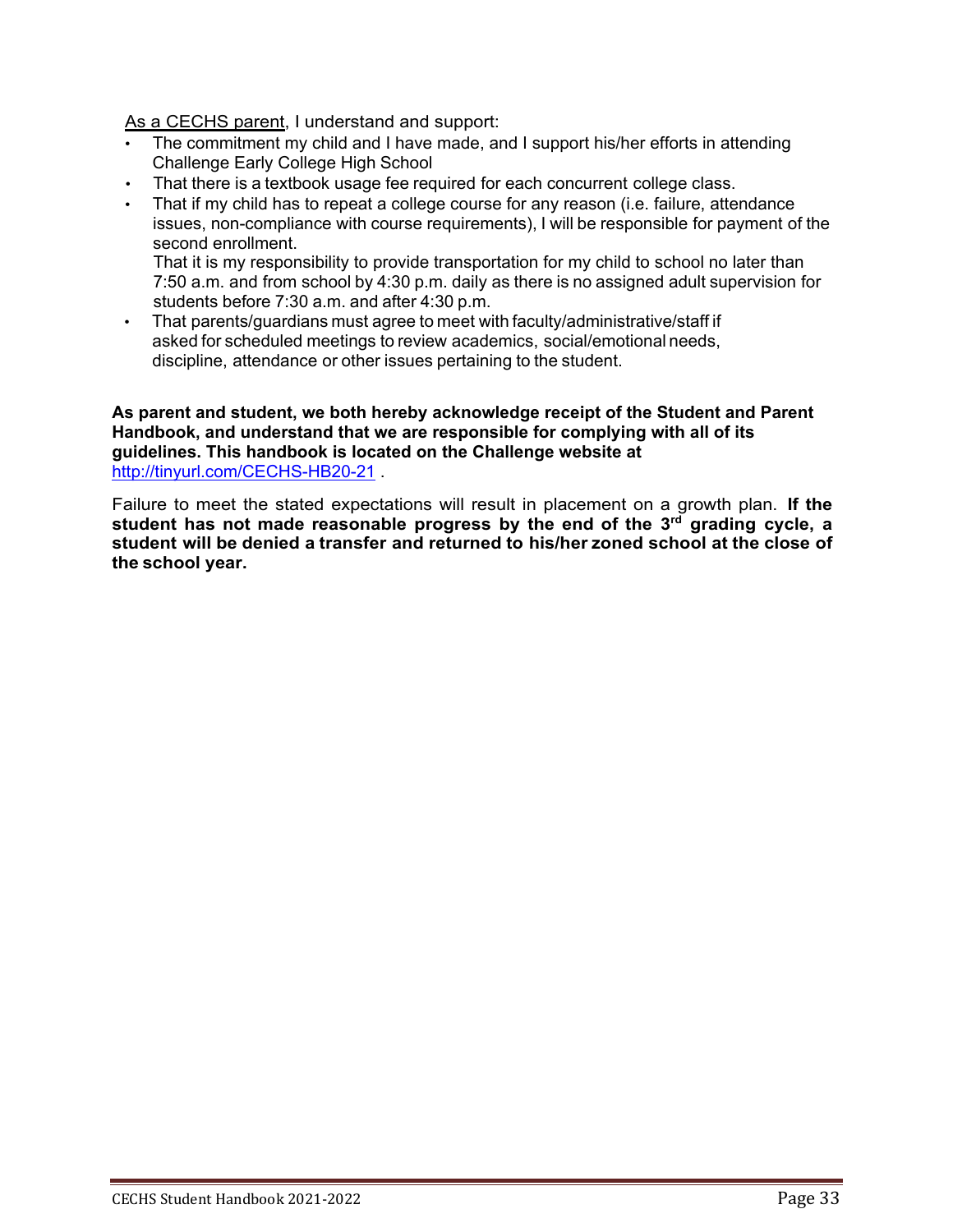### **CHALLENGE EARLY COLLEGE HIGH SCHOOL ENTRANCE AGREEMENT**

#### Misión

En La Preparatoria Challenge nos efocamos en establecer y fortalecer relaciones con los estudiantes, la relevancia académica y el rigor curricular, con el fin de formar y graduar estudiantes con confianza en sí mismos, responsabilidad ética y un espiritu de aprendizaje contínuo que estén preparados para tener éxito en su educación postsecundaria y que sean ciudadanos productivos de nuestro mundo.

#### Espectativas para Los Estudiantes

Como un/a estudiante de Challenge, entiendo que es obligatorio tomar los siguientes cursos, excediendo los requisitos de graduación de HISD:

- Electivos en inglés / artes del lenguaje / escritura (Escritura creativa, medios de comunicación, etc.)
- Trabajo de curso que se alinea con recibir un Título de Asociado de Houston Community College
- Todo currículo avanzado y colocación avanzada (AP) y cursos de doble crédito
- Cursos de Carrera y Educación Tecnológica (CTE)
- Orientación Universitaria durante los grados 11 y 12, y un curso de liderazgo en el 12 grado (AP Capstone o GTIS colocado por el decano de estudiantes)

#### Como estudiante de Challenge, entiendo que estoy obligado a:

- Presentar documentación oficial de exámenes estandarizados, el ultimo reporte de calificaciones de la escuela secundaria o preparatoria, y cualquier educación especial o servicios 504 proporcionados en mi escuela anterior
- Mantener un promedio mínimo de 70% en cada curso de HISD y un promedio de GPA de 3.0 en HCC y CECHS. Si es necesario, asistiré a tutorías académicas cuatro horas por semana, según sea necesario por el período de prueba académico. Si no cumplo con estas expectativas, se puede requerir que se niegue mi transferencia para el próximo año escolar
- Estar sentado y preparado para aprender durante el tiempo de inicio de cada clase. Tardanza a la clase resultará en conocimiento perdido y acción disciplinaria.
- Pasar todas las secciones del examen de ingreso a HCC antes de terminar el décimo grado
- Demostrar la capacidad de ser un trabajador independiente. Por ejemplo, poder hacer un seguimiento de las tareas y entregar las tareas a tiempo en el día y en la clase y trabajar a nivel de grado en todas las áreas de contenido antes de los cursos universitarios por estado.
- Mantener una asistencia satisfactoria de 96% o mejor
- Tomar todos los cursos asignados por mi decana/o y el registrador
- Tomar todos los cursos AP y doble crédito asignados por el registrador o decana/o, quedar en los cursos de principio a fin, y tomar el examen AP para todos los cursos AP inscritos en mi idioma nativo
- Asistir a tutoriales para cualquier clase en la que esté debajo de un promedio de 80%
- Reemplazar propiedad perdida o destruida; Ejemplo: computadoras, libros, y útiles
- Respetar las reglas y las consecuencias enumeradas en el Manual de estudiante de CECHS
- Cumplir con el código de vestimenta estándar de Challenge Early College High School
- Comportarme de una manera madura y respetuosa, cooperando con los maestros, los empleados de Challenge Early College High School, los empleados de HCC, visitantes, y compañeros en todo momento
- Cualquier infracción disciplinaria de un nivel 3 o superior del Código de Conducta del estudiante dará como resultado a el rechazo automático de su renovación para el próximo año. Se establecerá la transferencia del estudiante a la asignación a un programa educativo alternativo por el resto del año escolar.